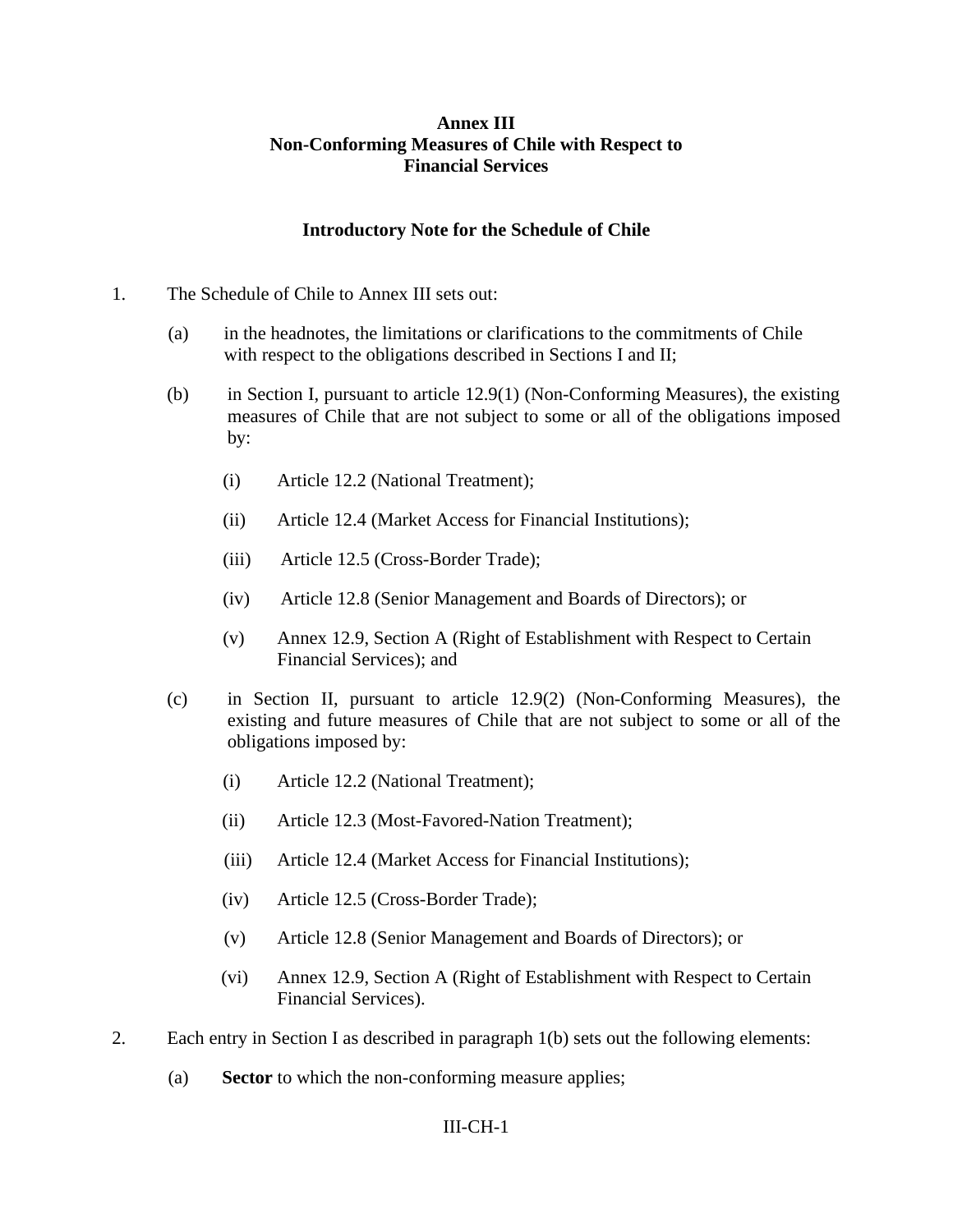- (b) **Subsector** of the financial services sector to which the non-conforming measure applies;
- (c) **Obligations Concerned** specifies the obligation(s) referred to in paragraph 1(b) that, pursuant to Article 12.9, do not apply to the listed measures;
- (d) **Measures** identifies the laws, regulations, or other measures for which the entry is made. A measure cited in the **Measures** element:
	- (i) means the measure as amended, continued, or renewed as of the date of entry into force of this Agreement, and
	- (ii) includes any subordinate measure adopted or maintained under the authority of and consistent with the measure;
- (e) **Description** provides a general, non-binding description of the **Measures**.

3. Each entry in Section II as described in paragraph 1(c) above sets out the following elements:

- (a) **Sector** to which the non-conforming measure applies or will apply;
- (b) **Subsector** of the financial services sector to which the non-conforming measure applies or will apply;
- (c) **Obligations Concerned** specifies the obligation(s) referred to in paragraph 1(c) that, pursuant to Article 12.9(2), do not or will not apply to the listed measures;
- (d) **Measures**, as applicable, identifies the laws, regulations, or other measures for which the entry is made. A measure cited in the **Measures** element:
	- (i) means the measure as amended, continued, or renewed as of the date of entry into force of this Agreement, and
	- (ii) includes any subordinate measure adopted or maintained under the authority of and consistent with the measure;
- (e) **Description** provides a general, non-binding description of the **Measures**.

4. In accordance with Article 12.9(1)(a) and 12.9(2), the articles of this Agreement specified in the Obligations Concerned element of an entry do not apply to the law, regulations, or other measure identified in the Measure or in the Description element of that entry.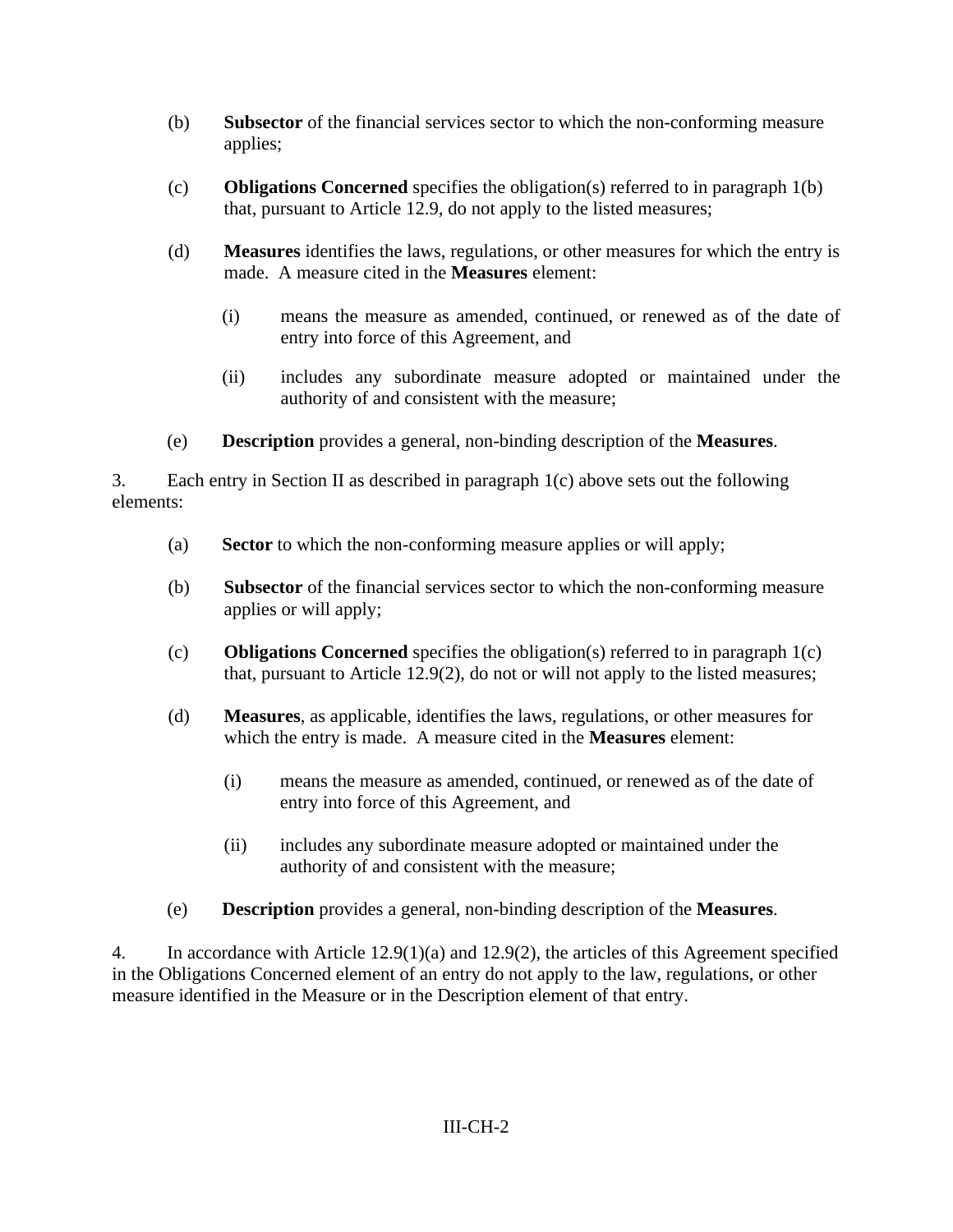## **Headnotes**

1. Commitments in the financial services sector under this Agreement are undertaken subject to the limitations and conditions set forth in these headnotes and the schedule below.

 2. Juridical persons supplying financial services and constituted under the laws of Chile are subject to non-discriminatory limitations on juridical form.<sup>1</sup>

3. Article 12.9(1)(c) (Non-Conforming Measures) shall not apply to non-conforming measures relating to Article 12.4 (Market Access for Financial Institutions) and Annex 12.9 Section A (Right of Establishment with Respect to Certain Financial Services).

1

<sup>&</sup>lt;sup>1</sup> For example, partnerships (sociedades de personas) are generally not acceptable juridical forms for financial institutions in Chile. This headnote is not in and of itself intended to affect, or otherwise limit, a choice by a financial institution of the other Party between branches or subsidiaries.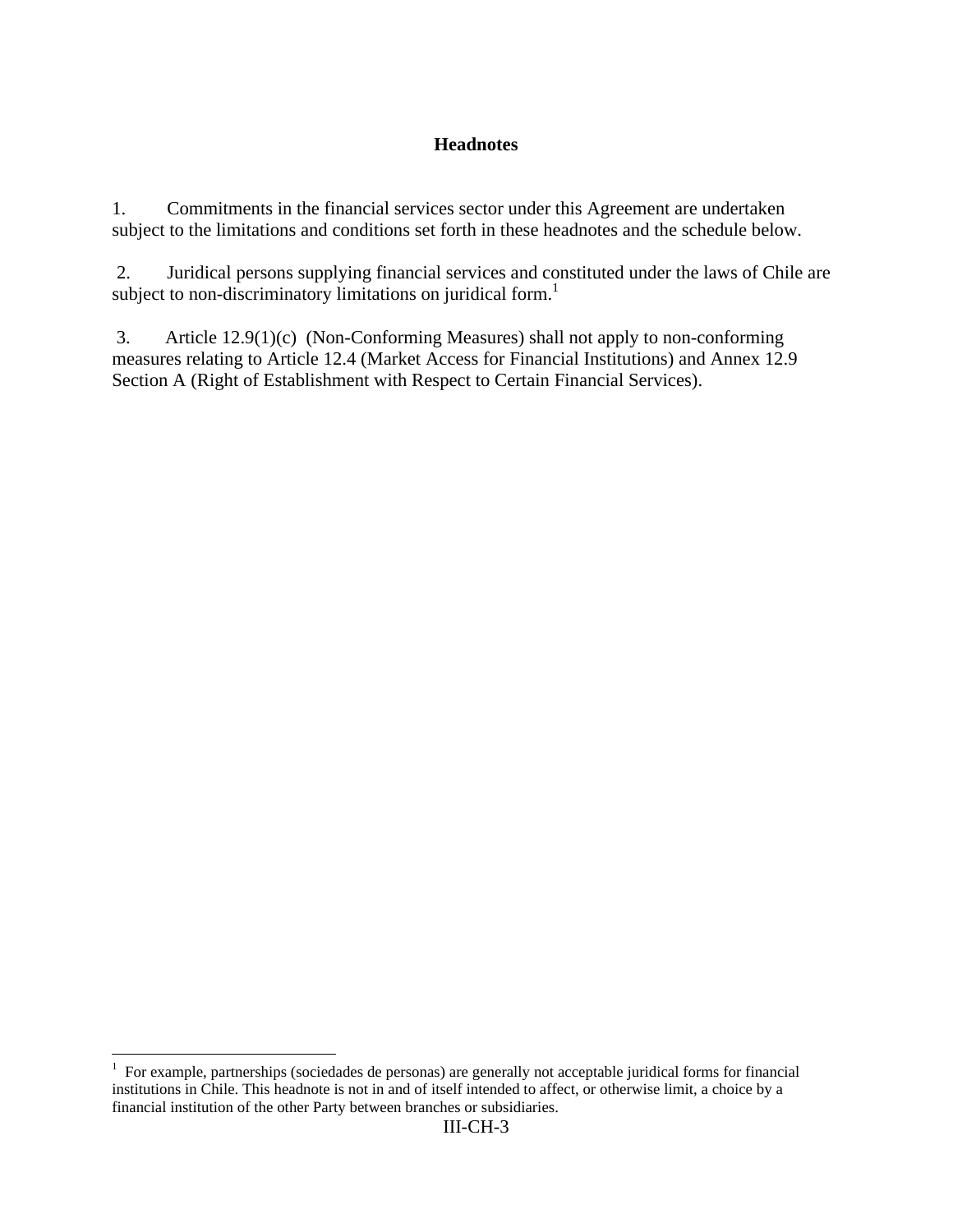## **Section I Banking and Other Financial Services (Excluding Insurance)**

| Sector:                       | <b>Financial Services</b>                                                                                                                                                                                                                                                 |
|-------------------------------|---------------------------------------------------------------------------------------------------------------------------------------------------------------------------------------------------------------------------------------------------------------------------|
| <b>Subsector:</b>             | <b>Banking and Other Financial Services</b>                                                                                                                                                                                                                               |
| <b>Obligations Concerned:</b> | <b>Right of Establishment</b>                                                                                                                                                                                                                                             |
| <b>Measures:</b>              | Decreto con Fuerza de Ley $N^{\circ}$ 3, Official Gazette of<br>December 19, 1997, Ley General de Bancos, Title II,<br>Articles 27, 32, and 34.                                                                                                                           |
|                               | Ley N° 18.046, Official Gazette of October 22, 1981, Ley de<br>Sociedades Anónimas, Title XI, Articles 121 and following.                                                                                                                                                 |
| <b>Description:</b>           | Banking institutions must be established as corporations<br>(sociedades anónimas) or as branches, under Chilean law,<br>in conformity with the Ley General de Bancos and with Ley<br>$N^{\circ}$ 18.046, related to the establishment of a foreign<br>corporation agency. |
|                               | The capital and the reserves that foreign banks assign to<br>their branches, must be effectively transferred and<br>converted into domestic currency in conformity with any of<br>the systems authorized by Law or by the Banco Central de<br>Chile.                      |
|                               | The increases of capital or reserves that do not come from<br>capitalization of other reserves, will have the same<br>treatment as the initial capital and reserves.                                                                                                      |
|                               | In the transactions between a branch and its main office<br>abroad, both will be considered as independent entities.                                                                                                                                                      |
|                               | No foreign bank will be able to invoke rights derived from<br>its nationality regarding transactions that its branch may<br>carry out in Chile.                                                                                                                           |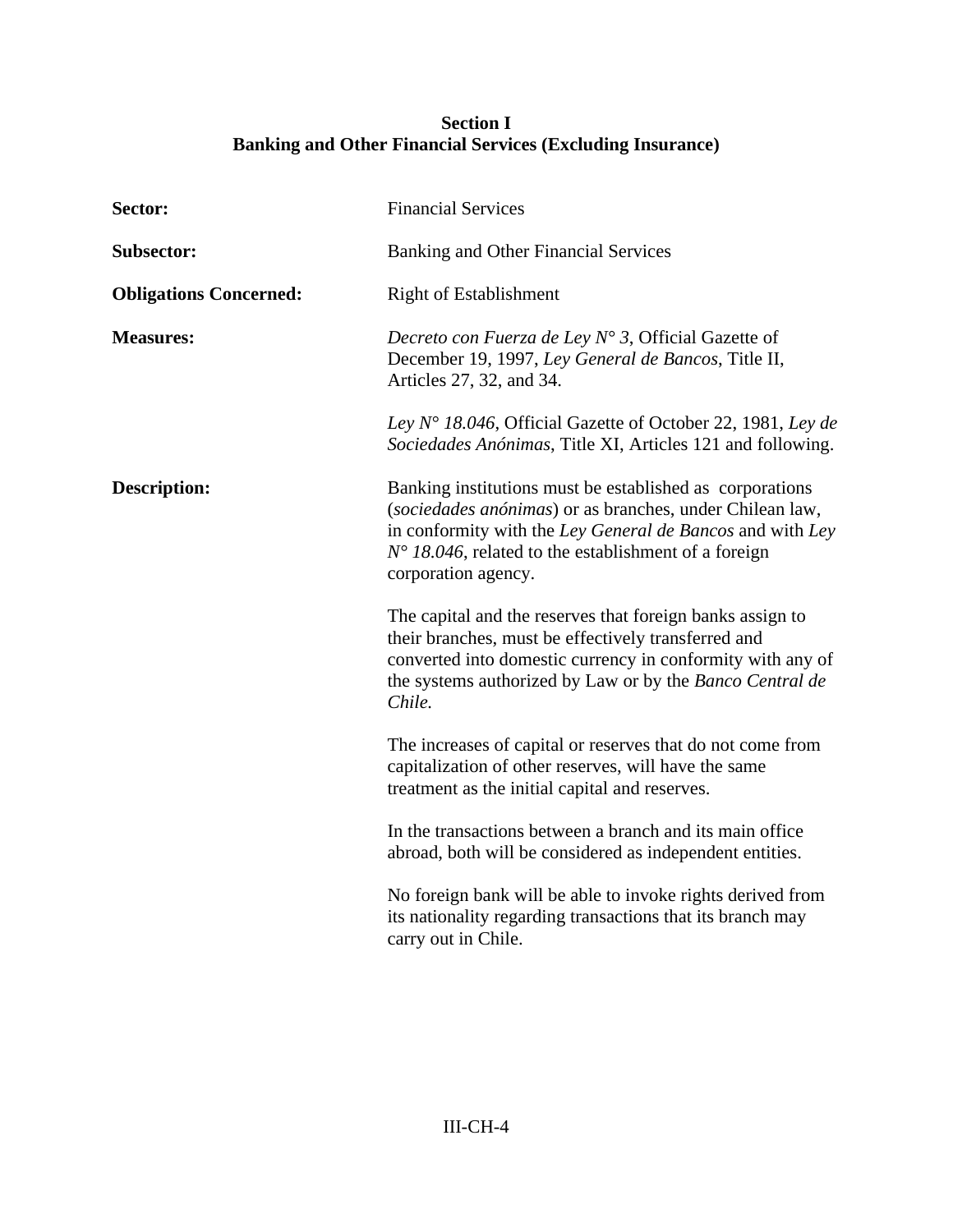| Sector:                       | <b>Financial Services</b>                                                                                                                                                                                                                                       |
|-------------------------------|-----------------------------------------------------------------------------------------------------------------------------------------------------------------------------------------------------------------------------------------------------------------|
| <b>Subsector:</b>             | <b>Banking and Other Financial Services</b>                                                                                                                                                                                                                     |
| <b>Obligations Concerned:</b> | <b>Right of Establishment</b>                                                                                                                                                                                                                                   |
| <b>Measures:</b>              | <i>Decreto con Fuerza de Ley N° 3, Official Gazette of</i><br>December 19, 1997, Ley General de Bancos, Title II,<br>Article 33.                                                                                                                                |
| Description:                  | The authorization given by the Superintendente de Bancos e<br><i>Instituciones Financieras</i> to representative offices is subject<br>to revocation if its maintenance is found to be inconvenient,<br>as expressed in the Ley General de Bancos. <sup>2</sup> |

<sup>&</sup>lt;sup>2</sup> This non conforming measure is not intended to limit any remedies that the investor affected by the revocation of the authorization may have under Chilean law to challenge the measure.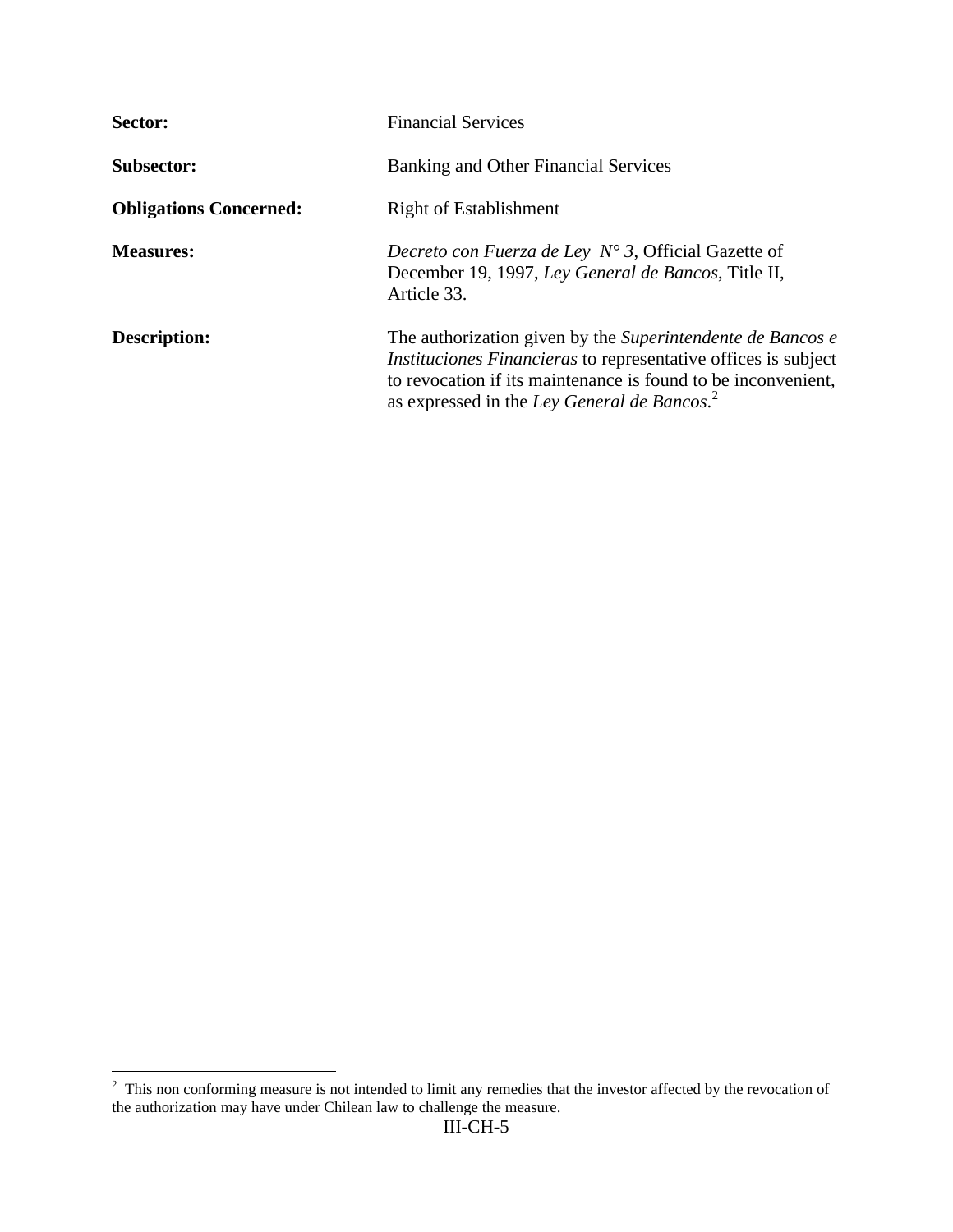| Sector:                       | <b>Financial Services</b>                                                                                                                                                              |
|-------------------------------|----------------------------------------------------------------------------------------------------------------------------------------------------------------------------------------|
| <b>Subsector:</b>             | Banking and Other Financial Services                                                                                                                                                   |
| <b>Obligations Concerned:</b> | <b>Right of Establishment</b>                                                                                                                                                          |
| <b>Measures:</b>              | Decreto con Fuerza de Ley $N^{\circ}$ 3, Official Gazette of<br>December 19, 1997, Ley General de Bancos, Title XIV,<br>Article 112.                                                   |
| <b>Description:</b>           | Financial companies ( <i>sociedades financieras</i> ) must be<br>established as corporations (sociedades anónimas) under<br>Chilean law, in conformity with the Ley General de Bancos. |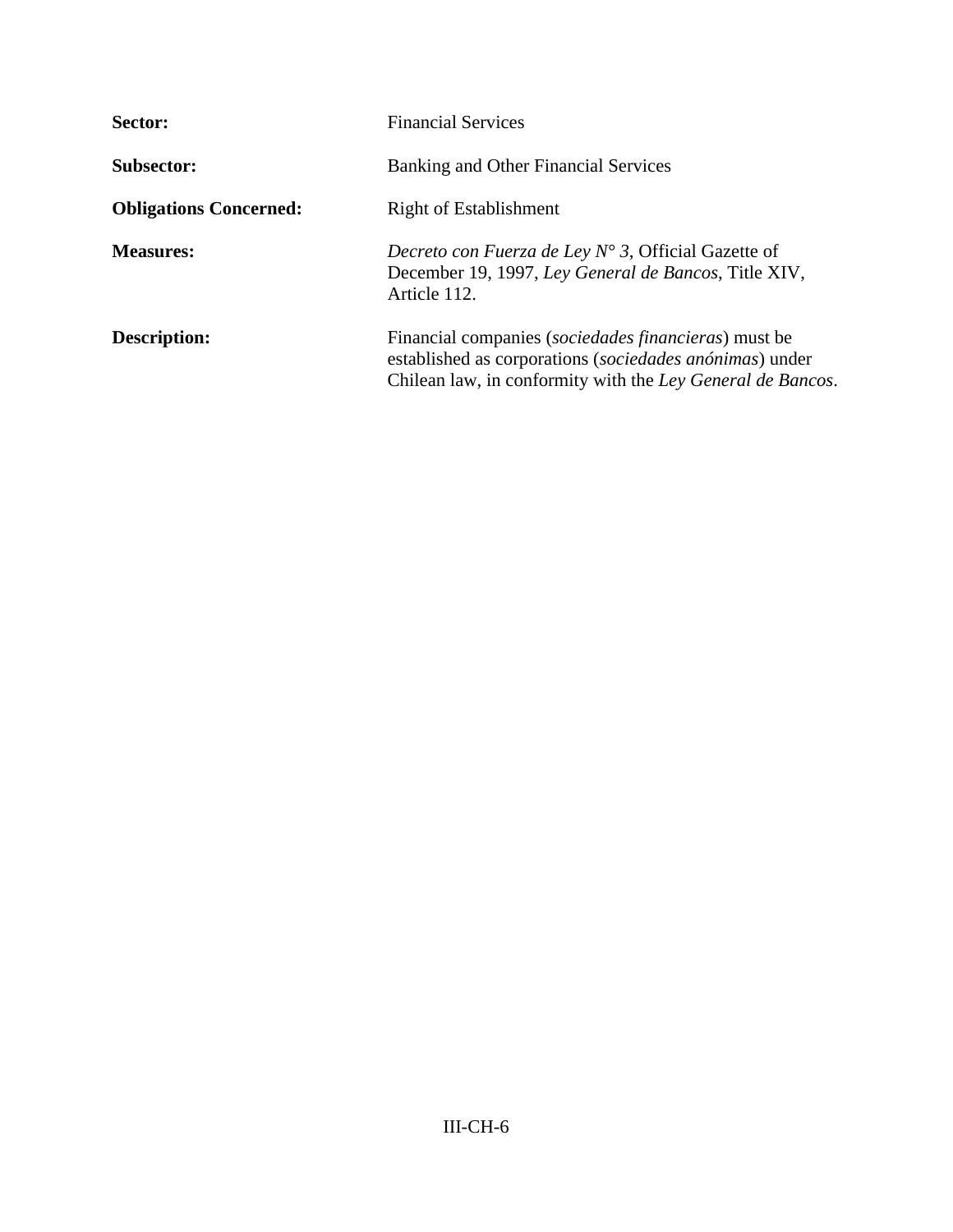| Sector:                       | <b>Financial Services</b>                                                                                                                                                        |
|-------------------------------|----------------------------------------------------------------------------------------------------------------------------------------------------------------------------------|
| <b>Subsector:</b>             | <b>Banking and Other Financial Services</b>                                                                                                                                      |
| <b>Obligations Concerned:</b> | <b>Right of Establishment</b>                                                                                                                                                    |
| <b>Measures:</b>              | Ley $N^{\circ}$ 18.840, Official Gazette of October 10, 1989, Ley<br>Orgánica Constitucional del Banco Central de Chile, Title<br>III, Article 41.                               |
| <b>Description:</b>           | Only banks, juridical persons, stockbrokers and securities<br>agents, all of which must be established in Chile as legal<br>entities, can operate in the Formal Exchange Market. |
|                               | Juridical persons, stockbrokers and securities agents require<br>prior authorization from the Banco Central de Chile to<br>operate in the Formal Exchange Market.                |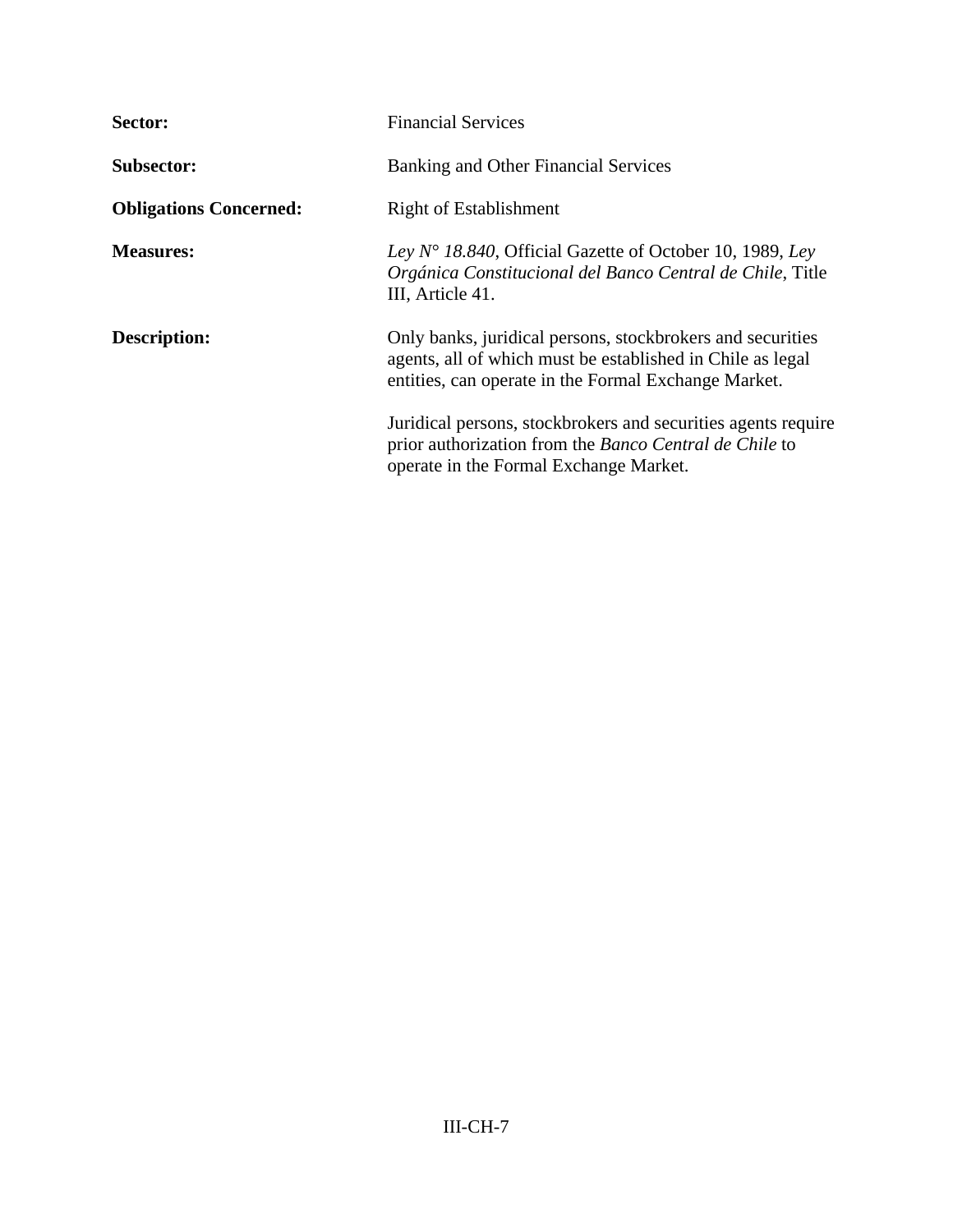| Sector:                       | <b>Financial Services</b>                                                                                                                               |
|-------------------------------|---------------------------------------------------------------------------------------------------------------------------------------------------------|
| <b>Subsector:</b>             | Banking and Other Financial Services                                                                                                                    |
| <b>Obligations Concerned:</b> | <b>Right of Establishment</b><br>Senior Management and Boards of Directors                                                                              |
| <b>Measures:</b>              | Ley $N^{\circ}$ 18.045, Official Gazette of October 22, 1981, Ley de<br><i>Mercado de Valores, Titles VI and VII, Articles 24, 26 and</i><br>27.        |
| <b>Description:</b>           | Legal entities performing the activities of stockbroker and<br>securities agent must be established under Chilean law.                                  |
|                               | The directors, administrators, managers or legal<br>representatives of these legal entities, must be Chileans or<br>foreigners with a residence permit. |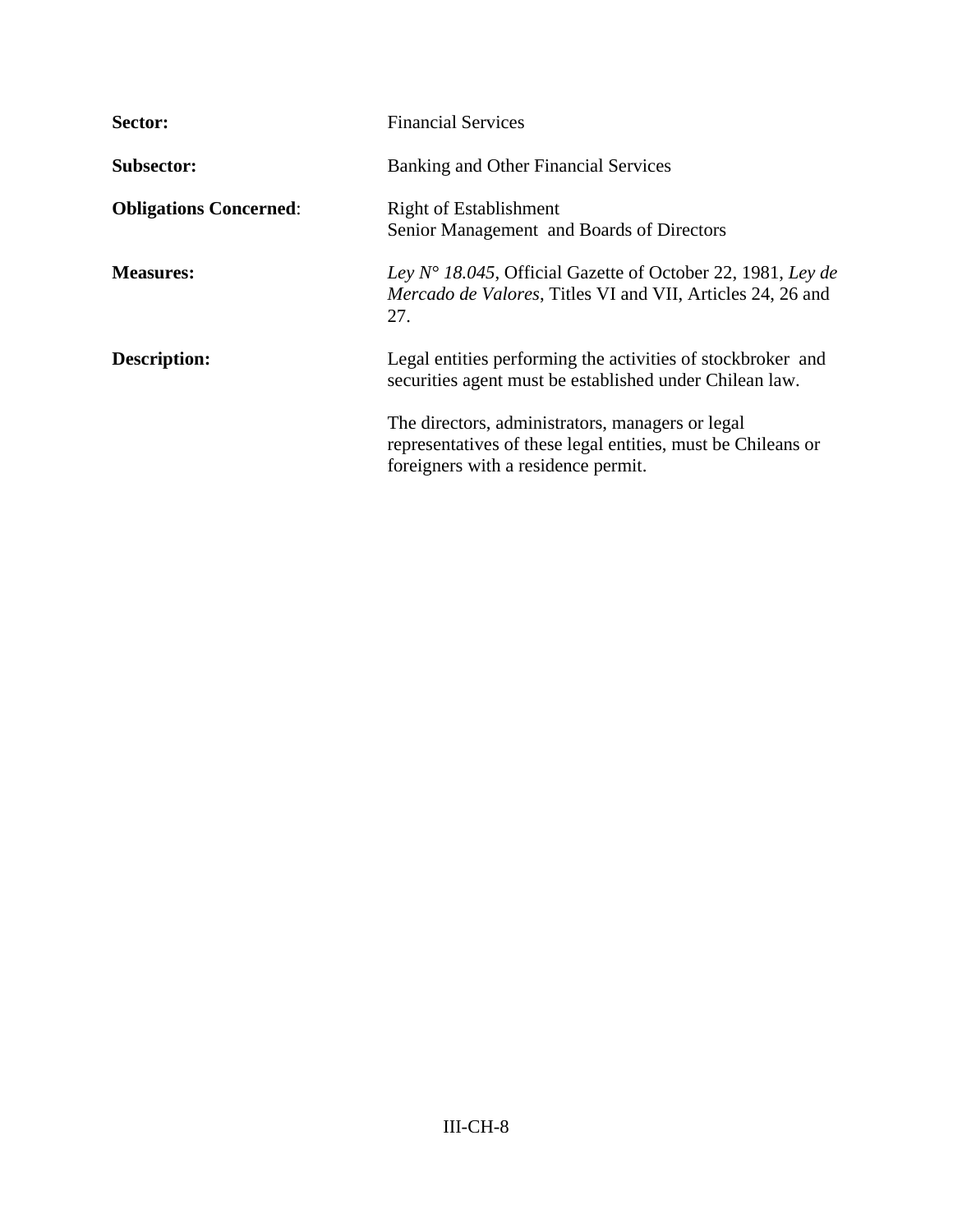| Sector:                       | <b>Financial Services</b>                                                                                                                                                                                                                  |
|-------------------------------|--------------------------------------------------------------------------------------------------------------------------------------------------------------------------------------------------------------------------------------------|
| <b>Subsector:</b>             | Banking and Other Financial Services                                                                                                                                                                                                       |
| <b>Obligations Concerned:</b> | <b>Right of Establishment</b>                                                                                                                                                                                                              |
| <b>Measures:</b>              | <i>Decreto Ley N° 1.328</i> , Official Gazette of December 19,<br>1979, Ley de Fondos Mutuos, Title I, Articles 3, 6 and 7.                                                                                                                |
|                               | Ley $N^{\circ}$ 18.046, Official Gazette of October 22, 1981, Ley de<br>Sociedades Anónimas, Title XIII, Articles 126 to 132.                                                                                                              |
|                               | Ley $N^{\circ}$ 18.045, Official Gazette of October 22, 1981, Ley de<br><i>Mercado de Valores, Title XXVII, articles 220 to 238.</i>                                                                                                       |
| Description:                  | The management of mutual funds can be performed only by<br>mutual fund management companies and general fund<br>management companies established as special purpose<br>corporations (sociedades anónimas especiales) under<br>Chilean law. |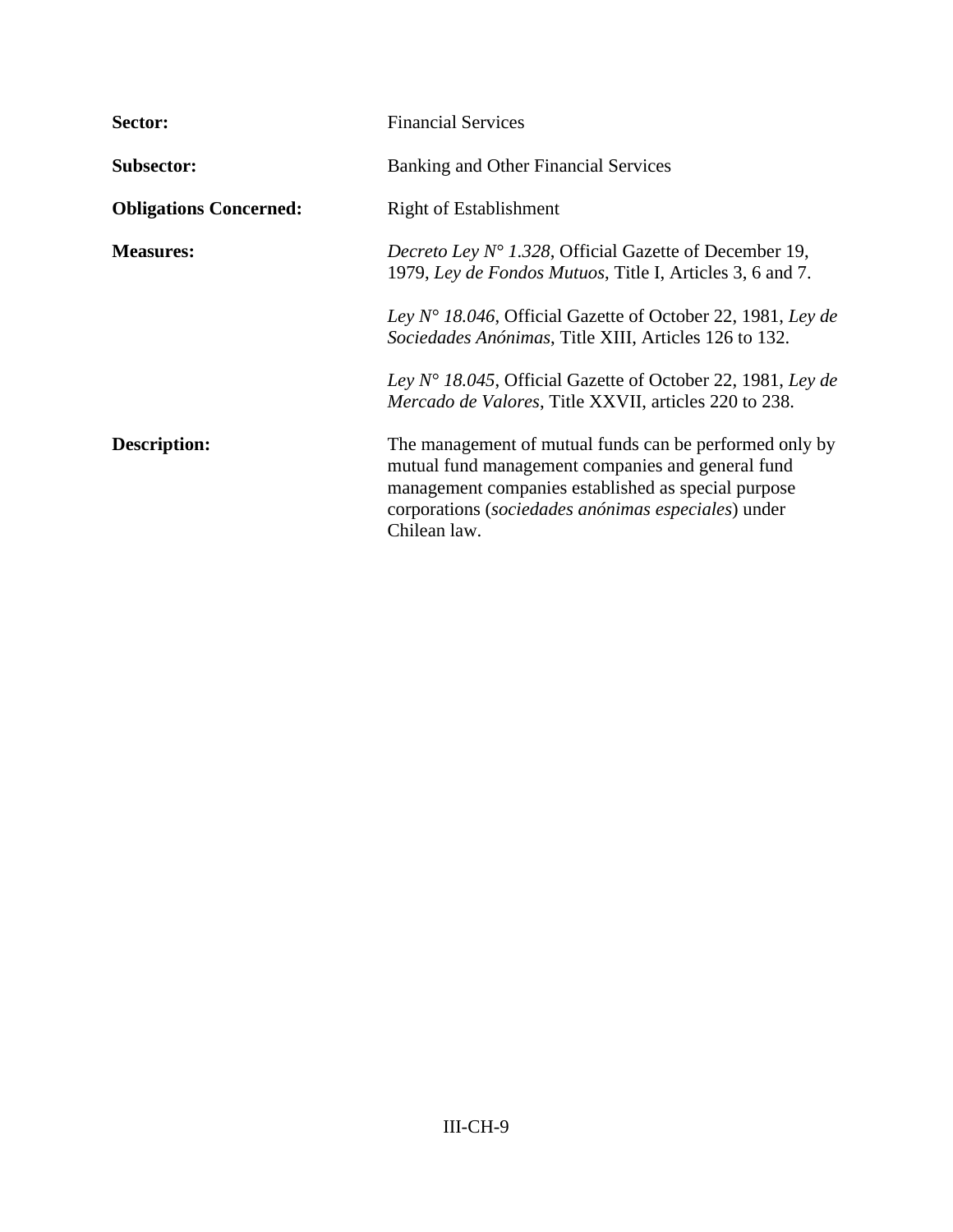| Sector:                       | <b>Financial Services</b>                                                                                                                                                                                                                           |
|-------------------------------|-----------------------------------------------------------------------------------------------------------------------------------------------------------------------------------------------------------------------------------------------------|
| <b>Subsector:</b>             | <b>Banking and Other Financial Services</b>                                                                                                                                                                                                         |
| <b>Obligations Concerned:</b> | <b>Right of Establishment</b>                                                                                                                                                                                                                       |
| <b>Measures:</b>              | Ley $N^{\circ}$ 18.815, Official Gazette of July 29, 1989, Ley de<br><i>Fondos de Inversión</i> , Title I and II, articles 3, 6 and 7.                                                                                                              |
|                               | Ley $N^{\circ}$ 18.046, Official Gazette of October 22, 1981, Ley de<br>Sociedades Anónimas, Title XIII, articles 126 to 132.                                                                                                                       |
|                               | Ley N° 18.045, Official Gazette of October 22, 1981, Ley de<br><i>Mercado de Valores, Title XXVIII, articles 220 to 238.</i>                                                                                                                        |
| Description:                  | The management of investment funds can be performed<br>only by investment fund management companies and<br>general fund management companies, established as special<br>purpose corporations (sociedades anónimas especiales)<br>under Chilean law. |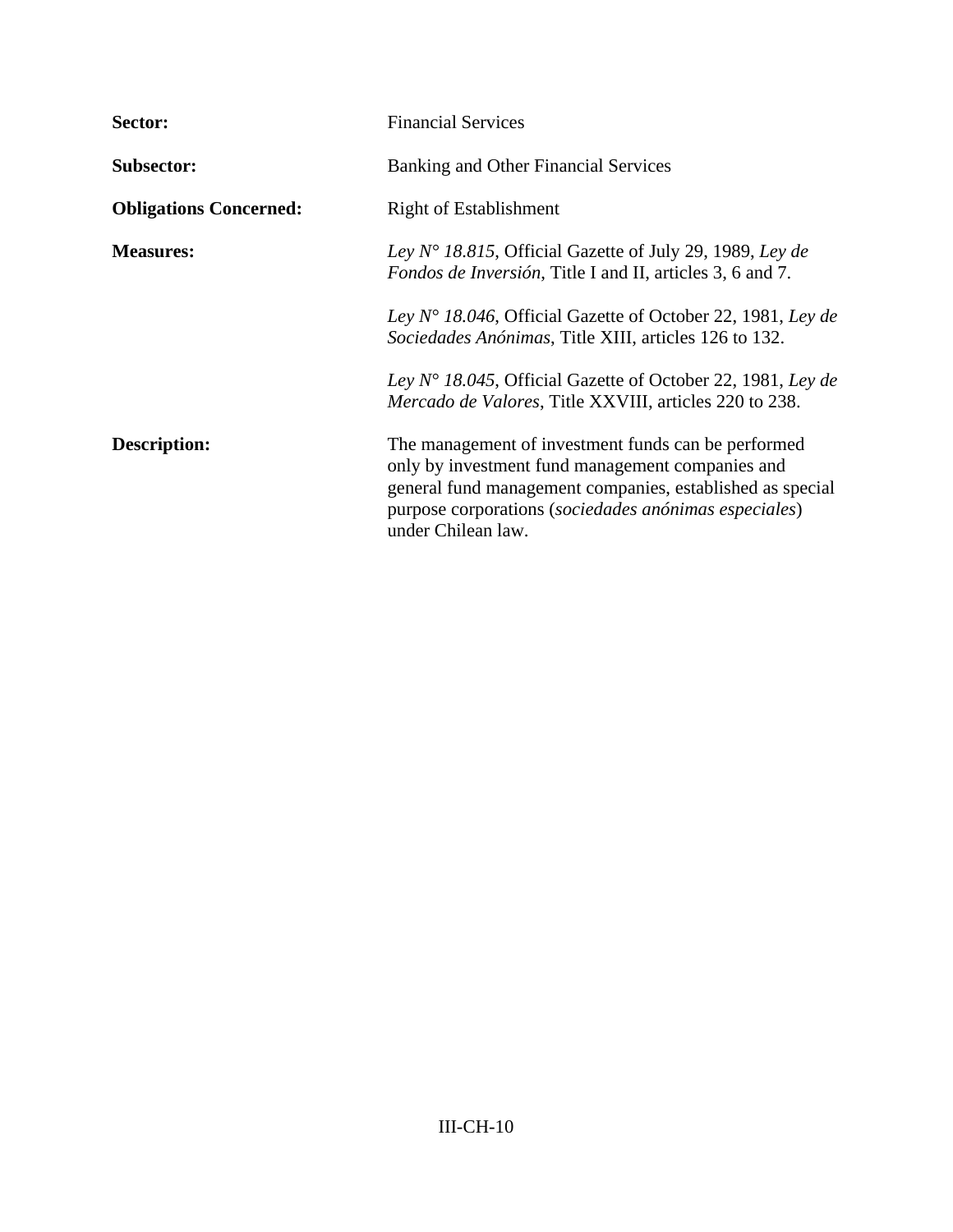| Sector:                       | <b>Financial Services</b>                                                                                                                                                                                                                                                                                                                                                                                                                                                                                                     |
|-------------------------------|-------------------------------------------------------------------------------------------------------------------------------------------------------------------------------------------------------------------------------------------------------------------------------------------------------------------------------------------------------------------------------------------------------------------------------------------------------------------------------------------------------------------------------|
| <b>Subsector:</b>             | <b>Banking and Other Financial Services</b>                                                                                                                                                                                                                                                                                                                                                                                                                                                                                   |
| <b>Obligations Concerned:</b> | <b>Right of Establishment</b><br><b>National Treatment</b>                                                                                                                                                                                                                                                                                                                                                                                                                                                                    |
| <b>Measures:</b>              | Ley $N^{\circ}$ 18.657, Official Gazette of September 29, 1987, Ley<br>de Fondos de Inversión de Capital Extranjero, Titles I and<br>II, Articles 12, 14 and 18.                                                                                                                                                                                                                                                                                                                                                              |
|                               | Ley $N^{\circ}$ 18.046, Official Gazette of October 22, 1981, Ley de<br>Sociedades Anónimas, Title XIII, Articles 126 to 132.                                                                                                                                                                                                                                                                                                                                                                                                 |
|                               | Ley N° 18.045, Official Gazette of October 22, 1981, Ley de<br>Mercado de Valores, Title XXVII, Articles 220 to 238.                                                                                                                                                                                                                                                                                                                                                                                                          |
| <b>Description:</b>           | The management of foreign capital investment funds (FICE)<br>can be performed only by foreign capital investment fund<br>management companies, investment fund management<br>companies and general fund management companies,<br>established as special purpose corporations (sociedades<br>anónimas especiales) under Chilean law. However, the<br>administration of foreign capital investment funds created<br>by foreign institutional investors can be managed through a<br>legal representative with domicile in Chile. |
|                               | The capital of a foreign capital investment fund may not be<br>remitted abroad until five years from the date in which the<br>contribution was made.                                                                                                                                                                                                                                                                                                                                                                          |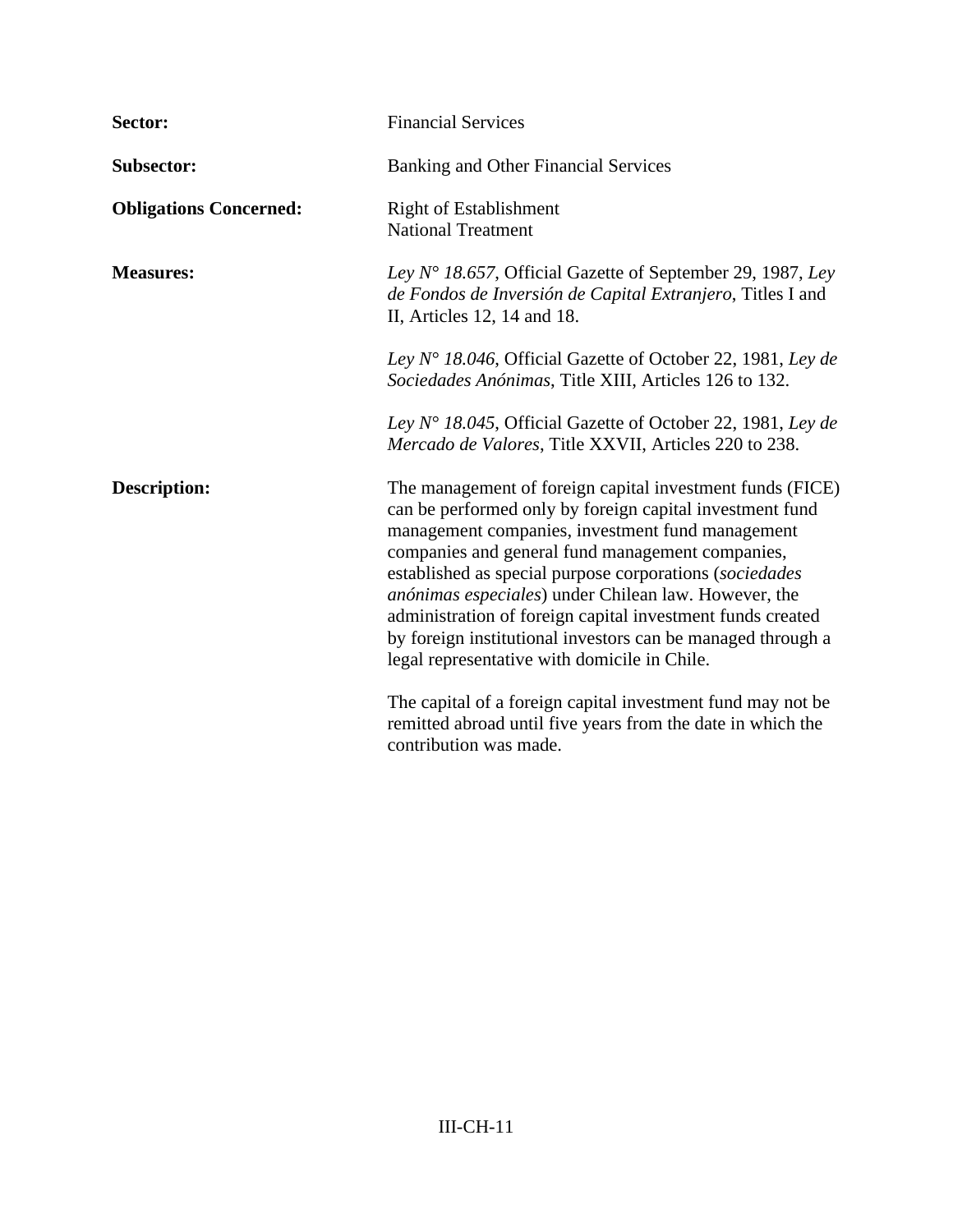| Sector:                       | <b>Financial Services</b>                                                                                                                                                                                                                     |
|-------------------------------|-----------------------------------------------------------------------------------------------------------------------------------------------------------------------------------------------------------------------------------------------|
| <b>Subsector:</b>             | <b>Banking and Other Financial Services</b>                                                                                                                                                                                                   |
| <b>Obligations Concerned:</b> | <b>Right of Establishment</b>                                                                                                                                                                                                                 |
| <b>Measures:</b>              | Ley $N^{\circ}$ 19.281, Official Gazette of December 27, 1993, Ley<br>de Administradoras de Fondos para la Vivienda, Title VI,<br>Article 55.                                                                                                 |
|                               | Ley $N^{\circ}$ 18.046, Official Gazette of October 22, 1981, Ley de<br>Sociedades Anónimas, Title XIII, Articles 126 to 132.                                                                                                                 |
|                               | Ley $N^{\circ}$ 18.045, Official Gazette of October 22, 1981, Ley de<br><i>Mercado de Valores, Title XXVII, Articles 220 to 238.</i>                                                                                                          |
| Description:                  | The management of housing funds can be performed only<br>by housing fund management companies and general fund<br>management companies, established as special purpose<br>corporations (sociedades anónimas especiales) under<br>Chilean law. |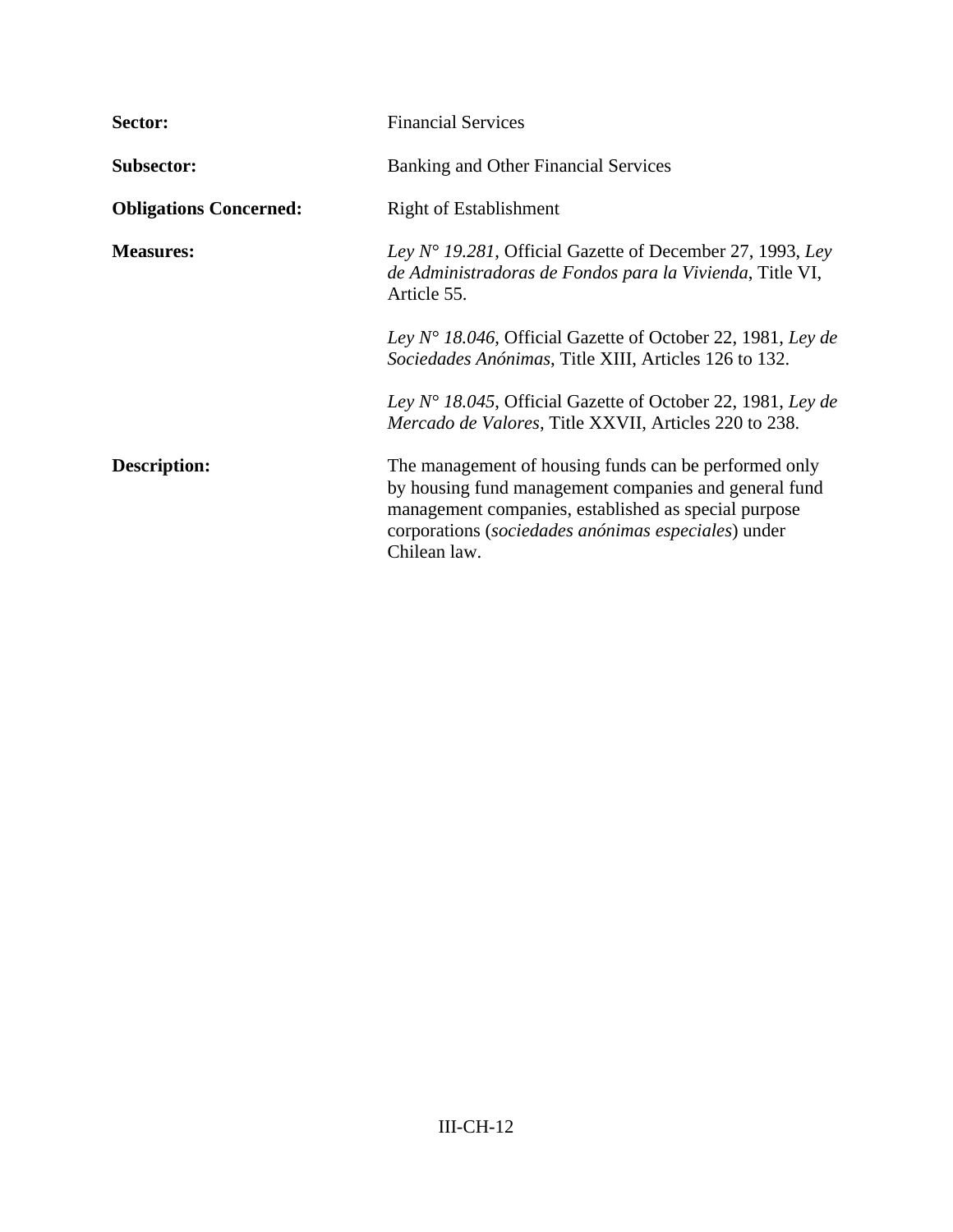| Sector:                       | <b>Financial Services</b>                                                                                                                             |
|-------------------------------|-------------------------------------------------------------------------------------------------------------------------------------------------------|
| <b>Subsector:</b>             | Banking and Other Financial Services                                                                                                                  |
| <b>Obligations Concerned:</b> | <b>Right of Establishment</b>                                                                                                                         |
| <b>Measures:</b>              | Ley $N^{\circ}$ 18.876, Official Gazette of December 21, 1989, Ley<br>de Depósito y Custodia de Valores, Titles I and II, Articles<br>1 and 18.       |
|                               | Ley $N^{\circ}$ 18.046, Official Gazette of October 22, 1981, Ley<br>de Sociedades Anónimas, Title XIII, Articles 126 to 132.                         |
| Description:                  | Securities deposit and custody agencies must be established<br>as special purpose corporations (sociedades anónimas<br>especiales) under Chilean law. |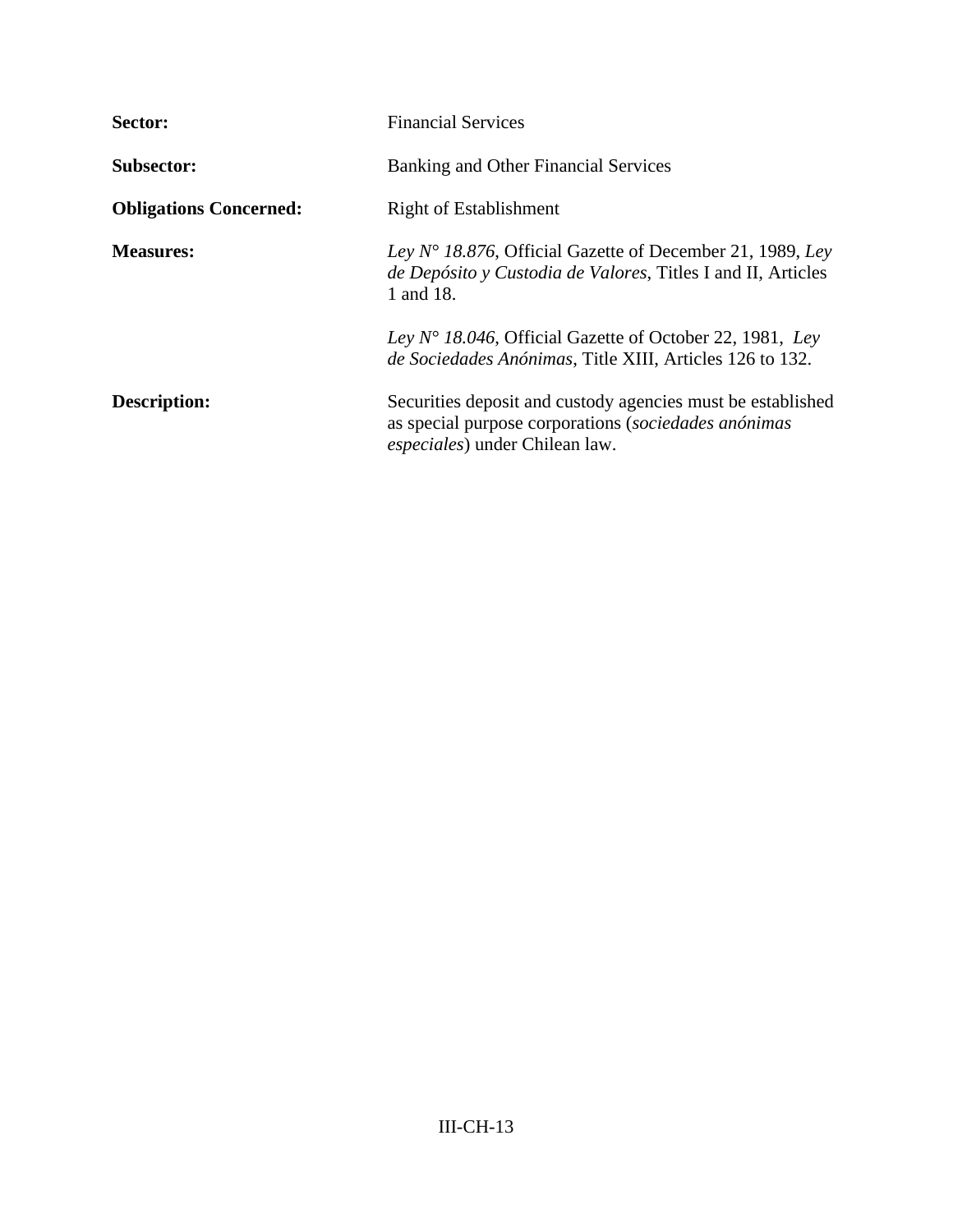| Sector:                       | <b>Financial Services</b>                                                                                                                                  |
|-------------------------------|------------------------------------------------------------------------------------------------------------------------------------------------------------|
| <b>Subsector:</b>             | Banking and Other Financial Services                                                                                                                       |
| <b>Obligations Concerned:</b> | <b>Right of Establishment</b>                                                                                                                              |
| <b>Measures:</b>              | Ley $N^{\circ}$ 18.045, Official Gazette of October 22, 1981, Ley de<br><i>Mercado de Valores, Title XVIII, Articles 132 and 133.</i>                      |
|                               | Ley $N^{\circ}$ 18.046, Official Gazette of October 22, 1981, Ley de<br>Sociedades Anónimas, Title XIII, Articles 126 to 132.                              |
| Description:                  | The activity of securitization can be performed only by<br>special purpose corporations (sociedades anónimas<br>especiales) established under Chilean law. |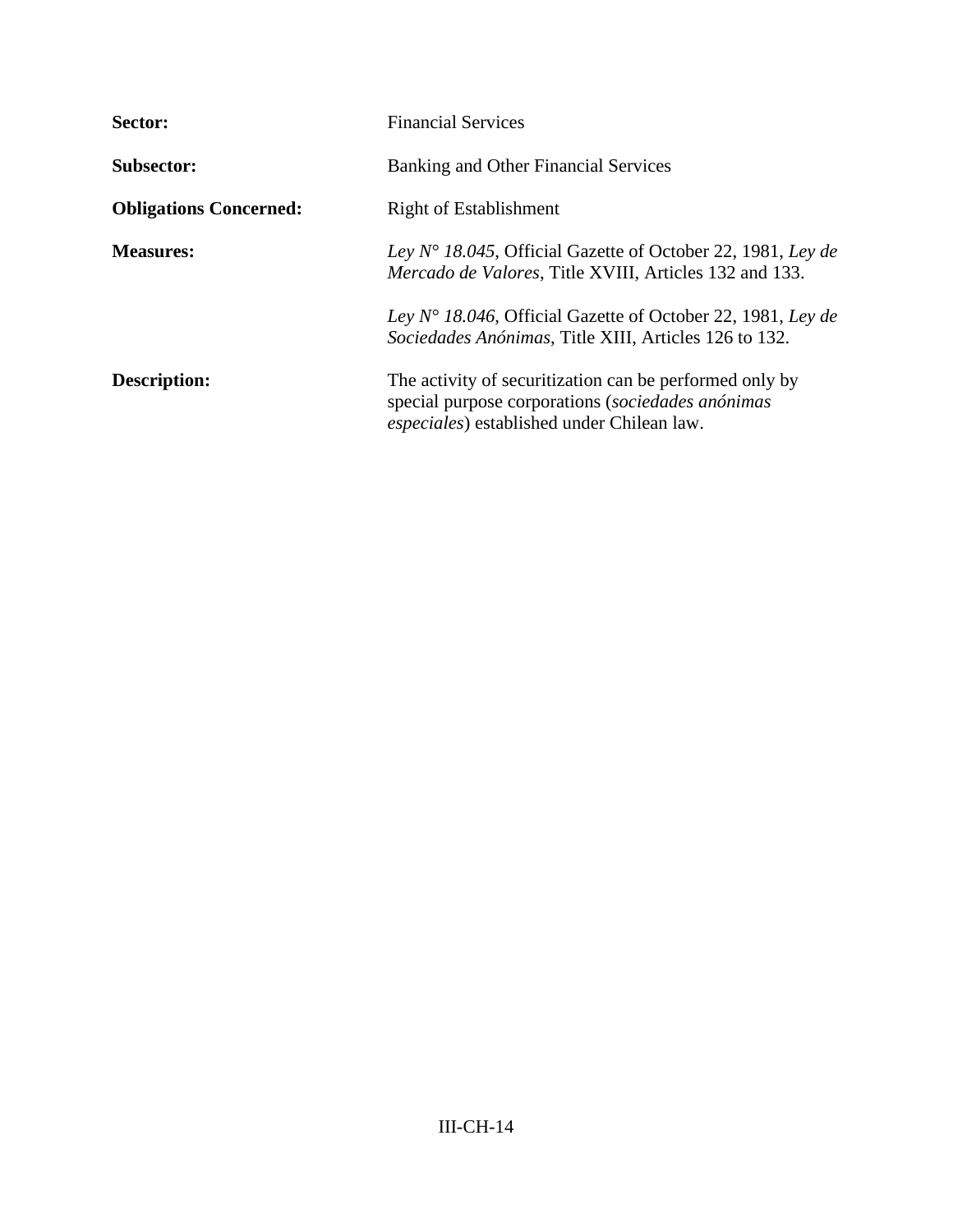| Sector:                       | <b>Financial Services</b>                                                                                                             |
|-------------------------------|---------------------------------------------------------------------------------------------------------------------------------------|
| <b>Subsector:</b>             | Banking and Other Financial Services                                                                                                  |
| <b>Obligations Concerned:</b> | <b>Right of Establishment</b>                                                                                                         |
| <b>Measures:</b>              | Ley $N^{\circ}$ 18.045, Official Gazette of October 22, 1981, Ley de<br><i>Mercado de Valores, Title VII, Articles 38, 40 and 41.</i> |
|                               | Ley $N^{\circ}$ 18.046, Official Gazette of October 22, 1981, Ley de<br>Sociedades Anónimas, Title XIII, Articles 126 to 132.         |
| Description:                  | Stock exchanges must be established as special purpose<br>corporations (sociedades anónimas especiales) under<br>Chilean law.         |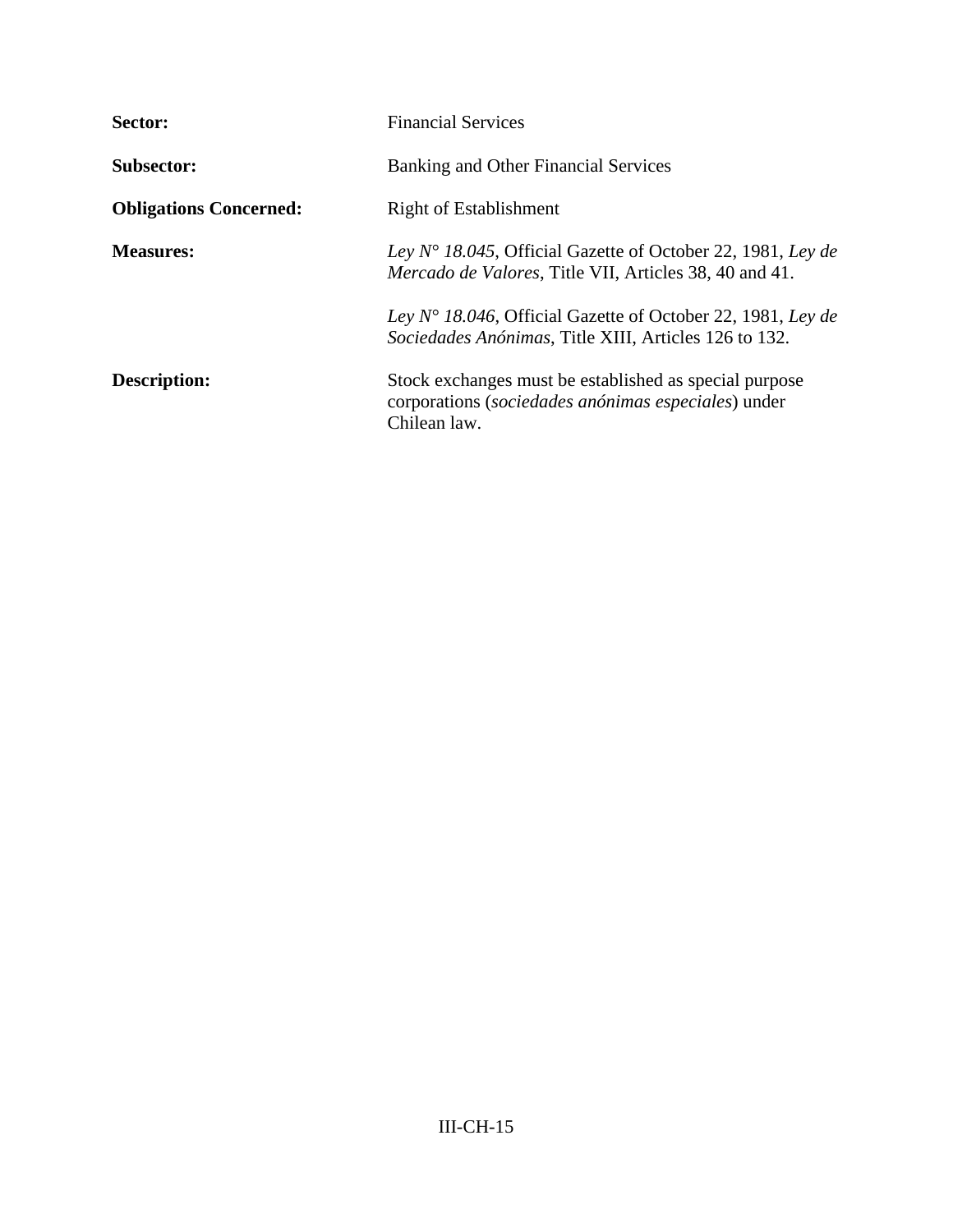| Sector:                       | <b>Financial Services</b>                                                                                                                                                                                                                                   |
|-------------------------------|-------------------------------------------------------------------------------------------------------------------------------------------------------------------------------------------------------------------------------------------------------------|
| <b>Subsector:</b>             | Banking and Other Financial Services                                                                                                                                                                                                                        |
| <b>Obligations Concerned:</b> | <b>Right of Establishment</b>                                                                                                                                                                                                                               |
| <b>Measures:</b>              | Ley $N^{\circ}$ 18.045, Official Gazette of October 22, 1981, Ley de<br>Mercado de Valores, Title XIX, Article 155.                                                                                                                                         |
|                               | Ley $N^{\circ}$ 18.046, Official Gazette of October 22, 1981, Ley de<br>Sociedades Anónimas, Title XIII, Articles 126 to 132.                                                                                                                               |
| Description:                  | Clearing houses of futures, options and other contracts of<br>similar nature that the Superintendencia de Valores y<br>Seguros may authorize, must be established as special<br>purpose corporations (sociedades anónimas especiales)<br>under Chilean law. |
|                               | Only stock exchanges established in Chile and stock brokers<br>who are members of those exchanges can be shareholders of<br>clearing houses.                                                                                                                |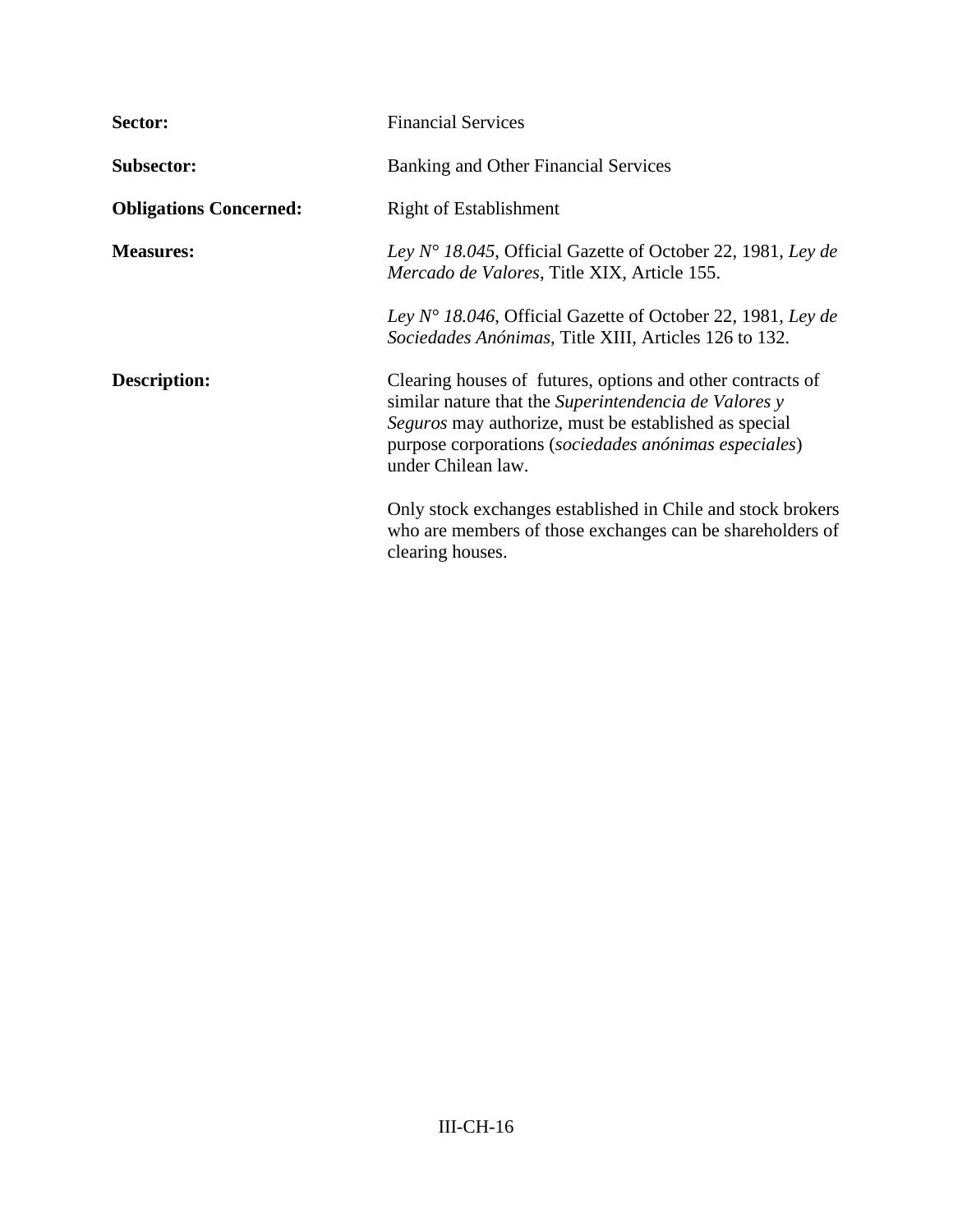| Sector:                       | <b>Financial Services</b>                                                                                                                           |
|-------------------------------|-----------------------------------------------------------------------------------------------------------------------------------------------------|
| <b>Subsector:</b>             | Banking and Other Financial Services                                                                                                                |
| <b>Obligations Concerned:</b> | <b>Right of Establishment</b>                                                                                                                       |
| <b>Measures:</b>              | Ley $N^{\circ}$ 18.045, Official Gazette of October 22, 1981, Ley de<br><i>Mercado de Valores, Title XIV, Articles 71 and 72.</i>                   |
| Description:                  | The activity of credit risk rating and analysis can be<br>performed only by partnerships (sociedades de personas)<br>established under Chilean law. |
|                               | Not less than 60 percent of the partnership's capital must be<br>held by the principal partners.                                                    |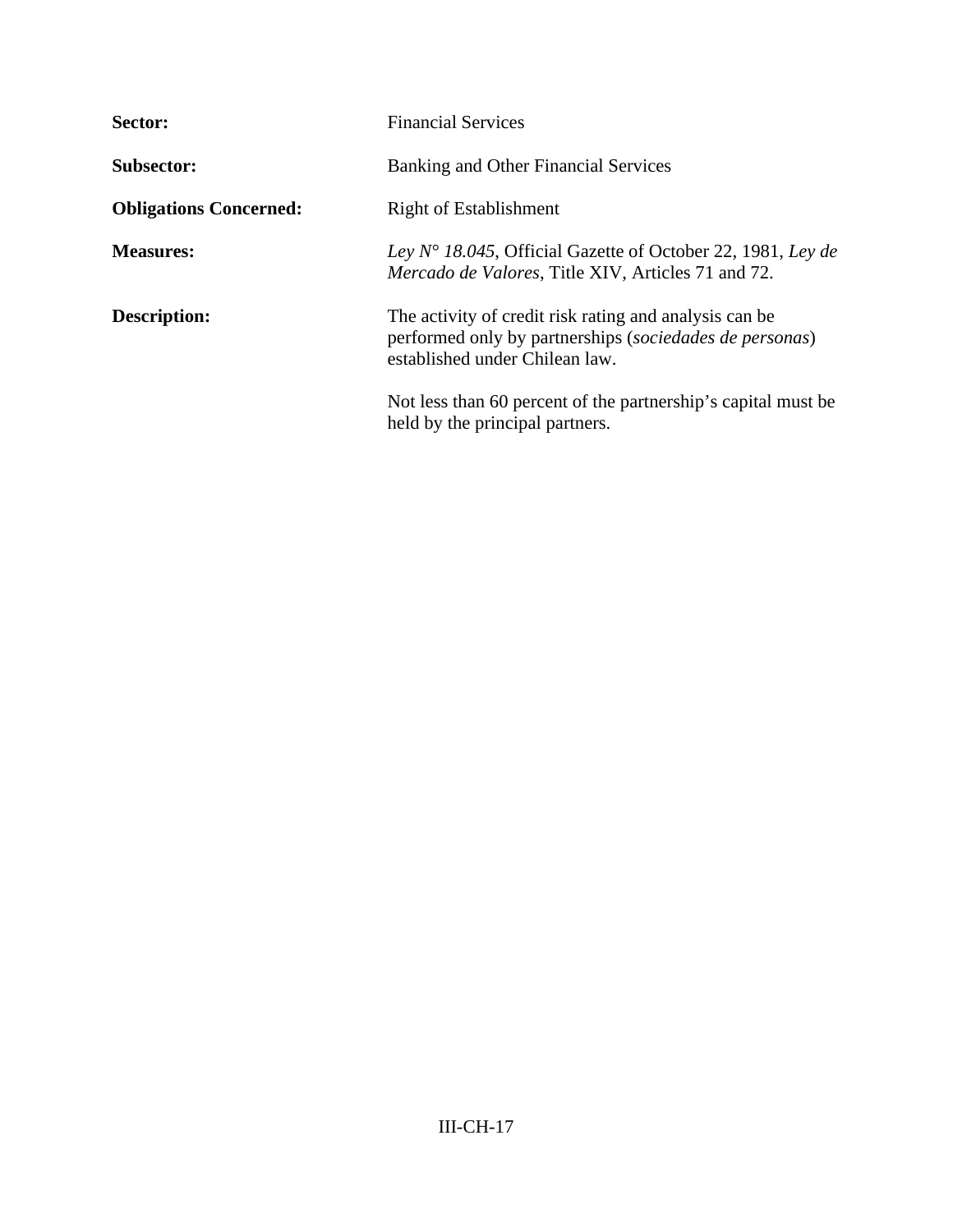| Sector:                       | <b>Financial Services</b>                                                                                                                                           |
|-------------------------------|---------------------------------------------------------------------------------------------------------------------------------------------------------------------|
| <b>Subsector:</b>             | Banking and Other Financial Services                                                                                                                                |
| <b>Obligations Concerned:</b> | <b>Right of Establishment</b>                                                                                                                                       |
| <b>Measures:</b>              | Ley N° 19.220, Official Gazette of May 31, 1993, Ley de<br>Bolsa de Productos Agropecuarios, Title I, Articles 1, 2 and<br>3.                                       |
|                               | Ley $N^{\circ}$ 18.046, Official Gazette of October 22, 1981, Ley de<br>Sociedades Anónimas, Title XIII, Articles 126 to 132.                                       |
| <b>Description:</b>           | Cattle and agricultural commodities exchanges must be<br>established as special purpose corporations (sociedades<br><i>anónimas especiales</i> ) under Chilean law. |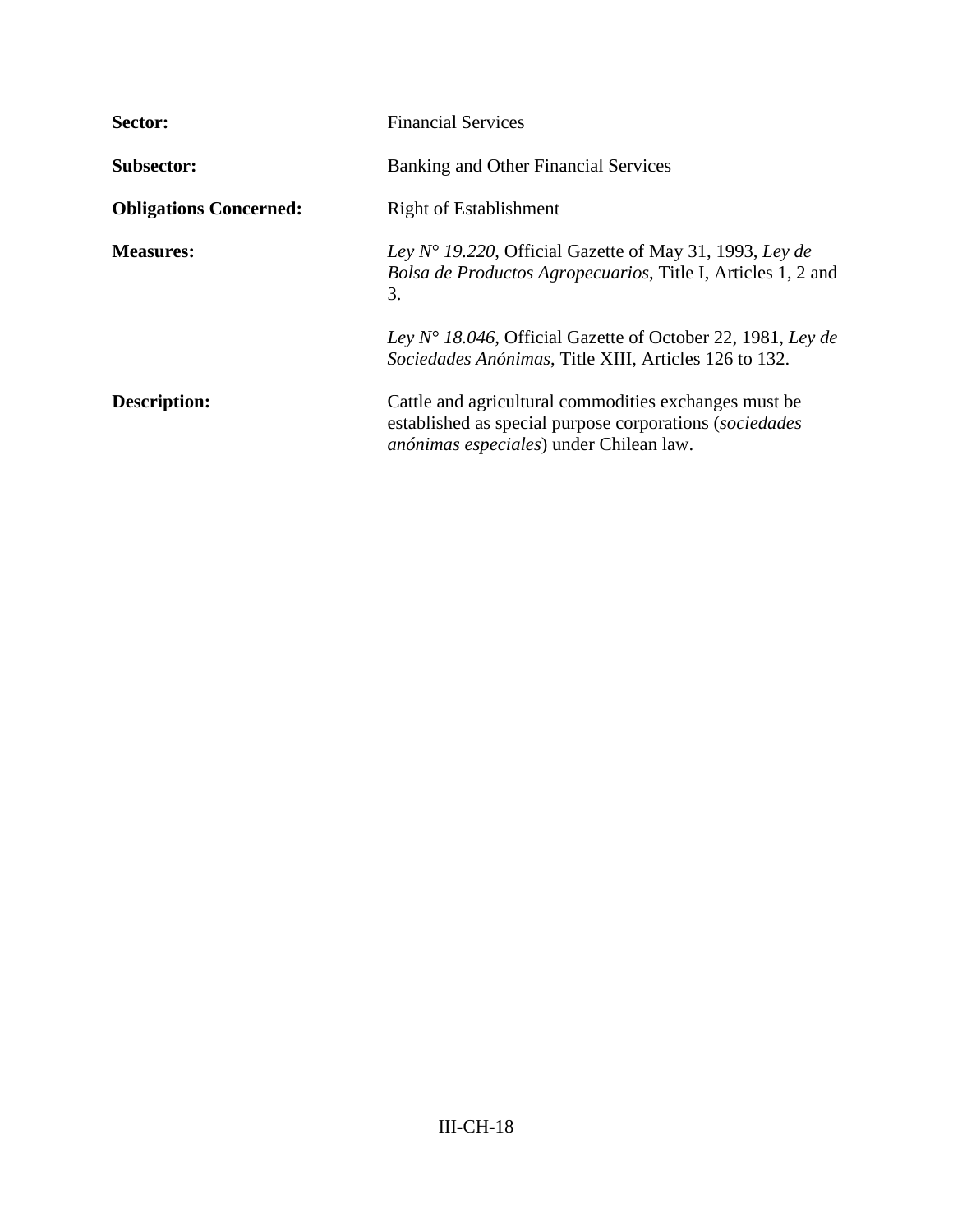| Sector:                       | <b>Financial Services</b>                                                                                                                                                                      |
|-------------------------------|------------------------------------------------------------------------------------------------------------------------------------------------------------------------------------------------|
| <b>Subsector:</b>             | Banking and Other Financial Services                                                                                                                                                           |
| <b>Obligations Concerned:</b> | <b>Right of Establishment</b>                                                                                                                                                                  |
| <b>Measures:</b>              | Ley $N^{\circ}$ 19.220, Official Gazette of May 31, 1993, Ley de<br>Bolsa de Productos Agropecuarios, Title IV, Articles 24, 25<br>and 26.                                                     |
|                               | Ley $N^{\circ}$ 18.046, Official Gazette of October 22, 1981, Ley de<br>Sociedades Anónimas, Title XIII, Articles 126 to 132.                                                                  |
| <b>Description:</b>           | Clearing houses of futures and options on cattle and<br>agricultural commodities must be established as special<br>purpose corporations (sociedades anónimas especiales)<br>under Chilean law. |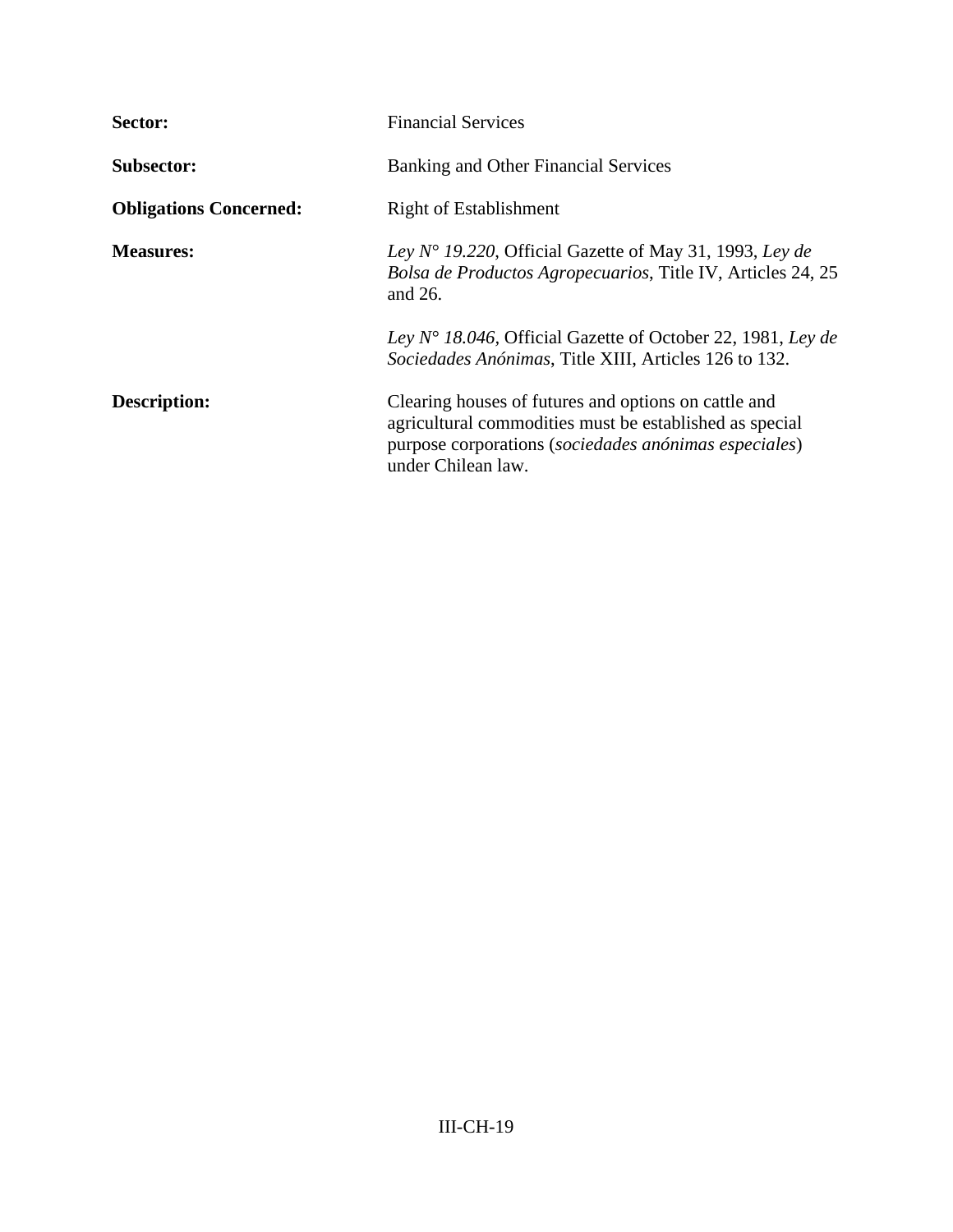| Sector:                       | <b>Financial Services</b>                                                                                                                          |
|-------------------------------|----------------------------------------------------------------------------------------------------------------------------------------------------|
| <b>Subsector:</b>             | Banking and Other Financial Services                                                                                                               |
| <b>Obligations Concerned:</b> | <b>Right of Establishment</b>                                                                                                                      |
| <b>Measures:</b>              | Ley $N^{\circ}$ 19.220, Official Gazette of May 31, 1993, Ley de<br>Bolsa de Productos Agropecuarios, Title II, Articles 6, 7, 8,<br>9, 10 and 11. |
| <b>Description</b>            | Legal entities performing the activity of cattle and<br>agricultural commodities broker must be established under<br>Chilean law.                  |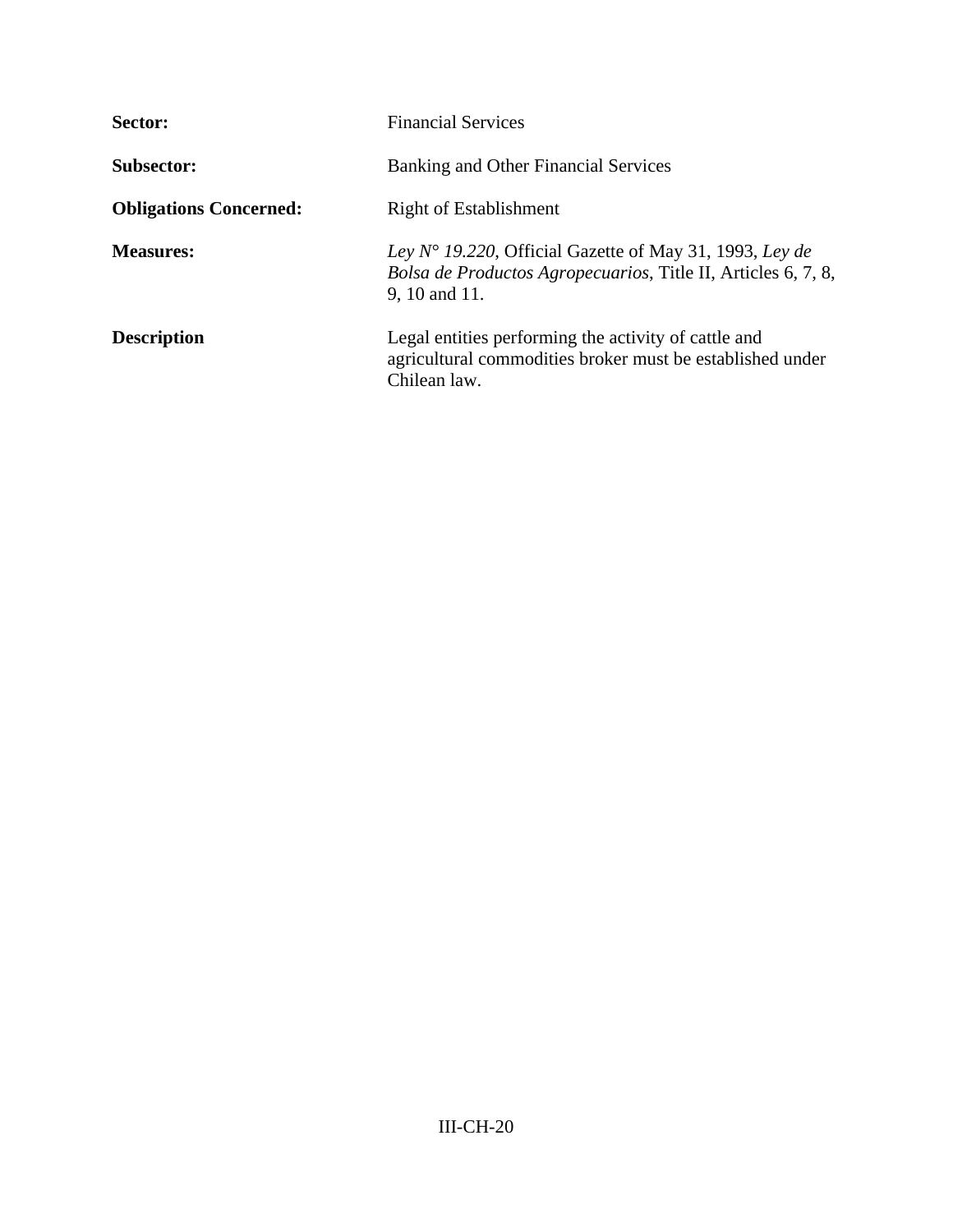| Sector:                       | <b>Financial Services</b>                                                                                           |
|-------------------------------|---------------------------------------------------------------------------------------------------------------------|
| <b>Subsector:</b>             | Banking and Other Financial Services                                                                                |
| <b>Obligations Concerned:</b> | Right of Establishment                                                                                              |
| <b>Measures:</b>              | <i>Decreto con Fuerza de Ley Nº 251</i> , Official Gazette of May<br>22, 1931, Ley de Seguros, Title V, Article 88. |
| <b>Description</b>            | Mortgage Loans Management Agencies must be established<br>as corporations (sociedades anónimas) under Chilean law.  |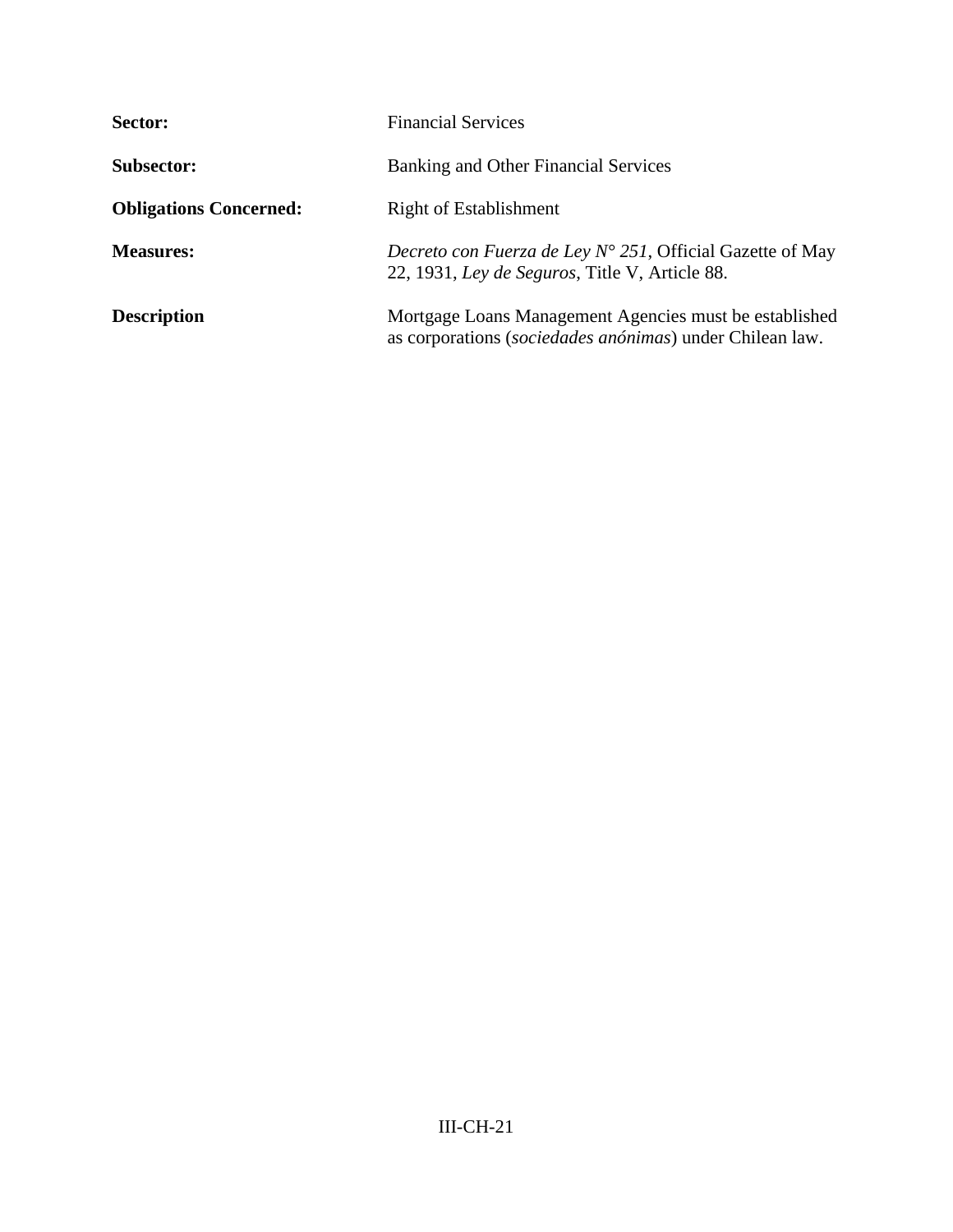| Sector:                       | <b>Financial Services</b>                                                                                                                                                                  |
|-------------------------------|--------------------------------------------------------------------------------------------------------------------------------------------------------------------------------------------|
| <b>Subsector:</b>             | Banking and Other Financial Services                                                                                                                                                       |
| <b>Obligations Concerned:</b> | <b>Right of Establishment</b>                                                                                                                                                              |
| <b>Measures:</b>              | Ley $N^{\circ}$ 19.491, Official Gazette of January 29, 1997,<br>Administradoras de Recursos Financieros de Terceros<br>Destinados a la Adquisición de Bienes, Articles 1 and 2.           |
| <b>Description:</b>           | Companies managing collective plans for the acquisition of<br>certain goods, must be established as special purpose<br>corporations (sociedades anónimas especiales) under<br>Chilean law. |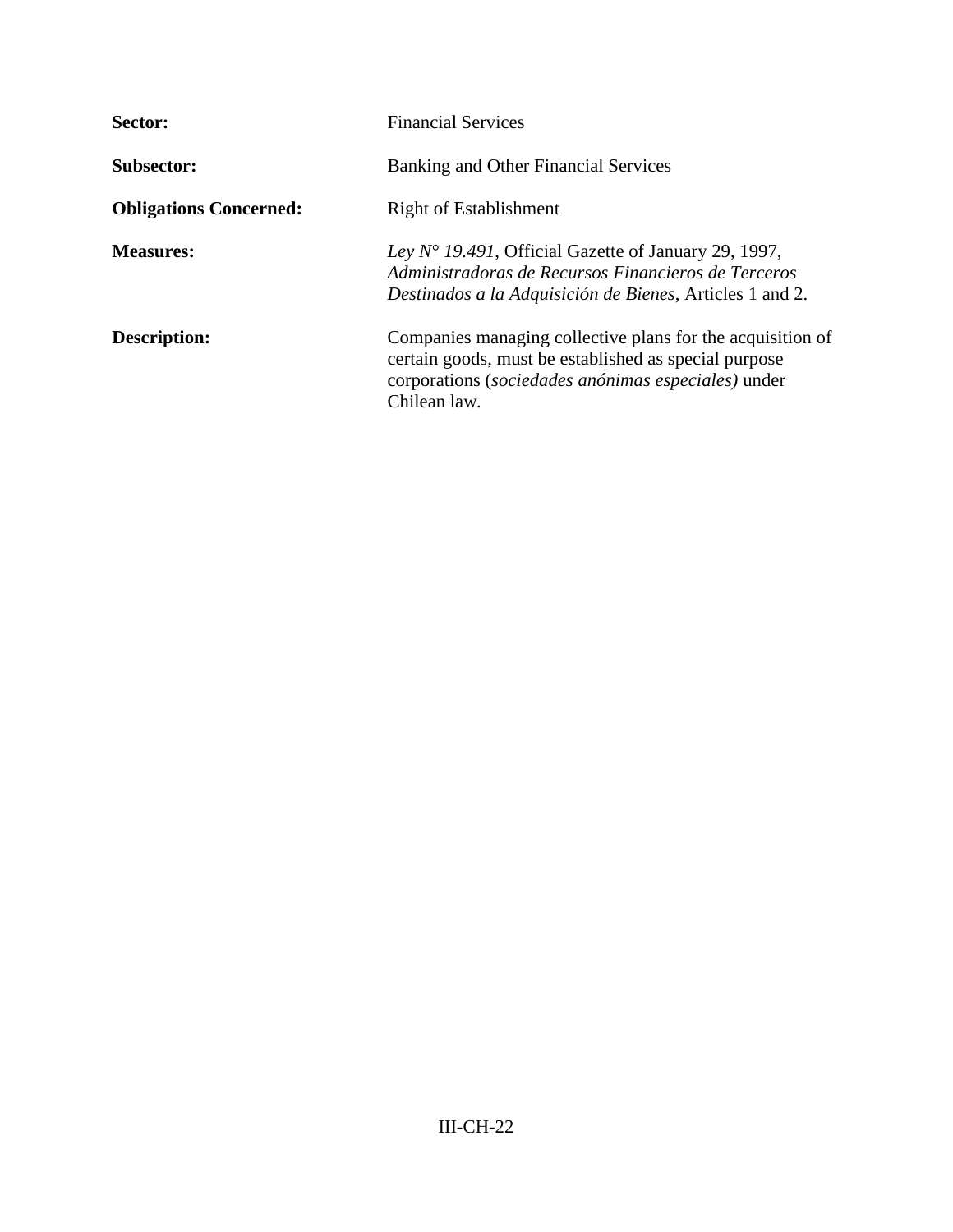| Sector:                       | <b>Financial Services</b>                                                                                                                          |
|-------------------------------|----------------------------------------------------------------------------------------------------------------------------------------------------|
| <b>Subsector:</b>             | Banking and Other Financial Services                                                                                                               |
| <b>Obligations Concerned:</b> | <b>National Treatment</b>                                                                                                                          |
| <b>Measures:</b>              | Ley $N^{\circ}$ 18.045, Official Gazette of October 22, 1981, Ley de<br><i>Mercado de Valores, Titles VI and VII, Articles 24 and 26.</i>          |
| <b>Description:</b>           | Natural persons performing the activity of stockbroker and<br>securities agent in Chile must be Chileans or foreigners with<br>a residence permit. |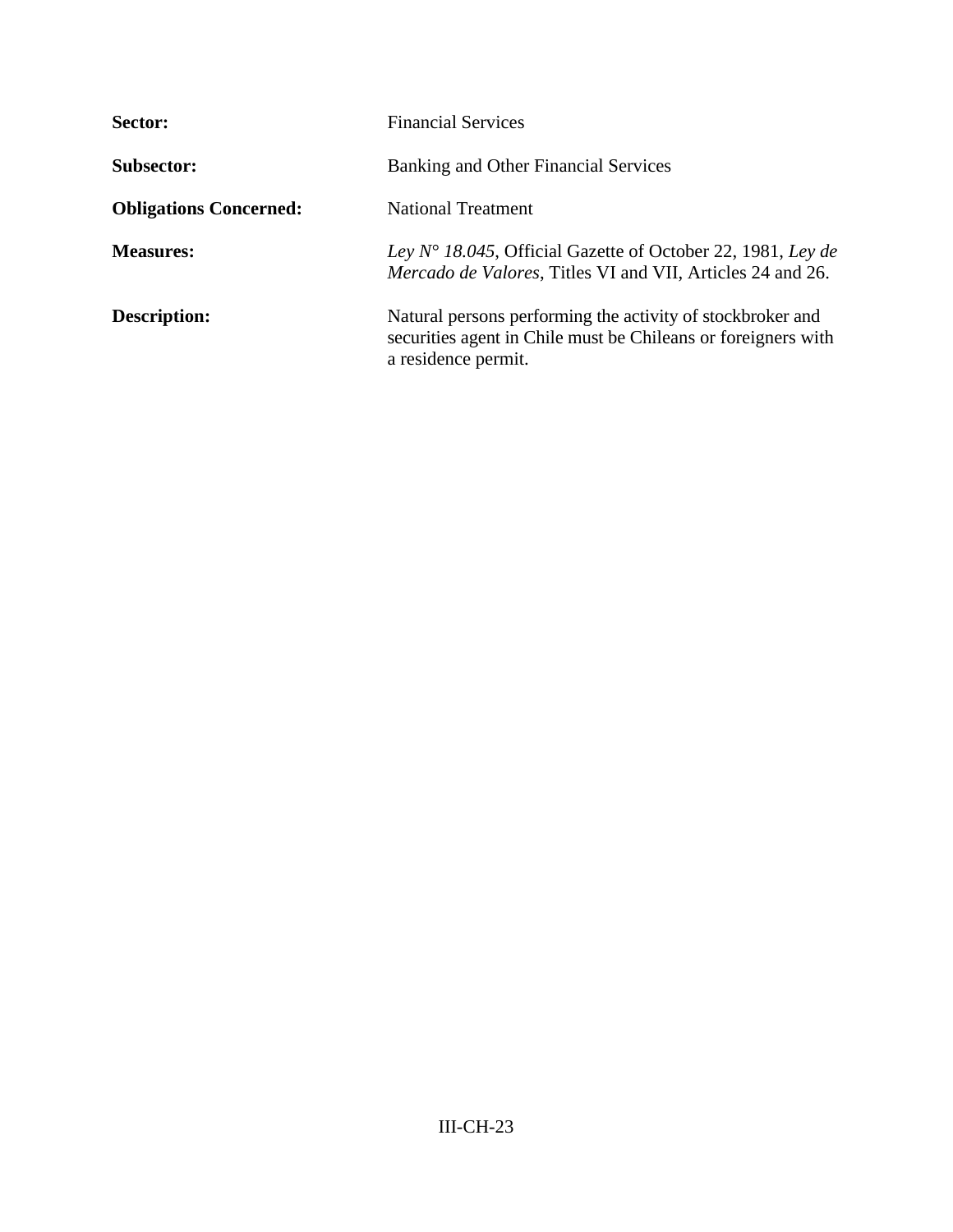## **Section I Insurance and Insurance-related Services**

| Sector:                       | <b>Financial Services</b>                                                                                                                                                                               |
|-------------------------------|---------------------------------------------------------------------------------------------------------------------------------------------------------------------------------------------------------|
| <b>Subsector:</b>             | Insurance and Insurance-related Services                                                                                                                                                                |
| <b>Obligations Concerned:</b> | Senior Management and Board of Directors                                                                                                                                                                |
| <b>Measures:</b>              | Decreto con Fuerza de Ley $N^{\circ}$ 251, Official Gazette of May<br>22, 1931, Ley de Seguros, Title III, Article 58.                                                                                  |
|                               | Decreto Supremo $N^{\circ}$ 863 de 1989 del Ministerio de<br>Hacienda, Official Gazette of April 5, 1990, Reglamento de<br>los Auxiliares del Comercio de Seguros, Title I, Article 2,<br>letter $c$ ). |
| <b>Description:</b>           | Administrators and legal representatives of legal entities<br>performing the activity of insurance brokerage must be<br>Chileans or foreigners with a residence permit.                                 |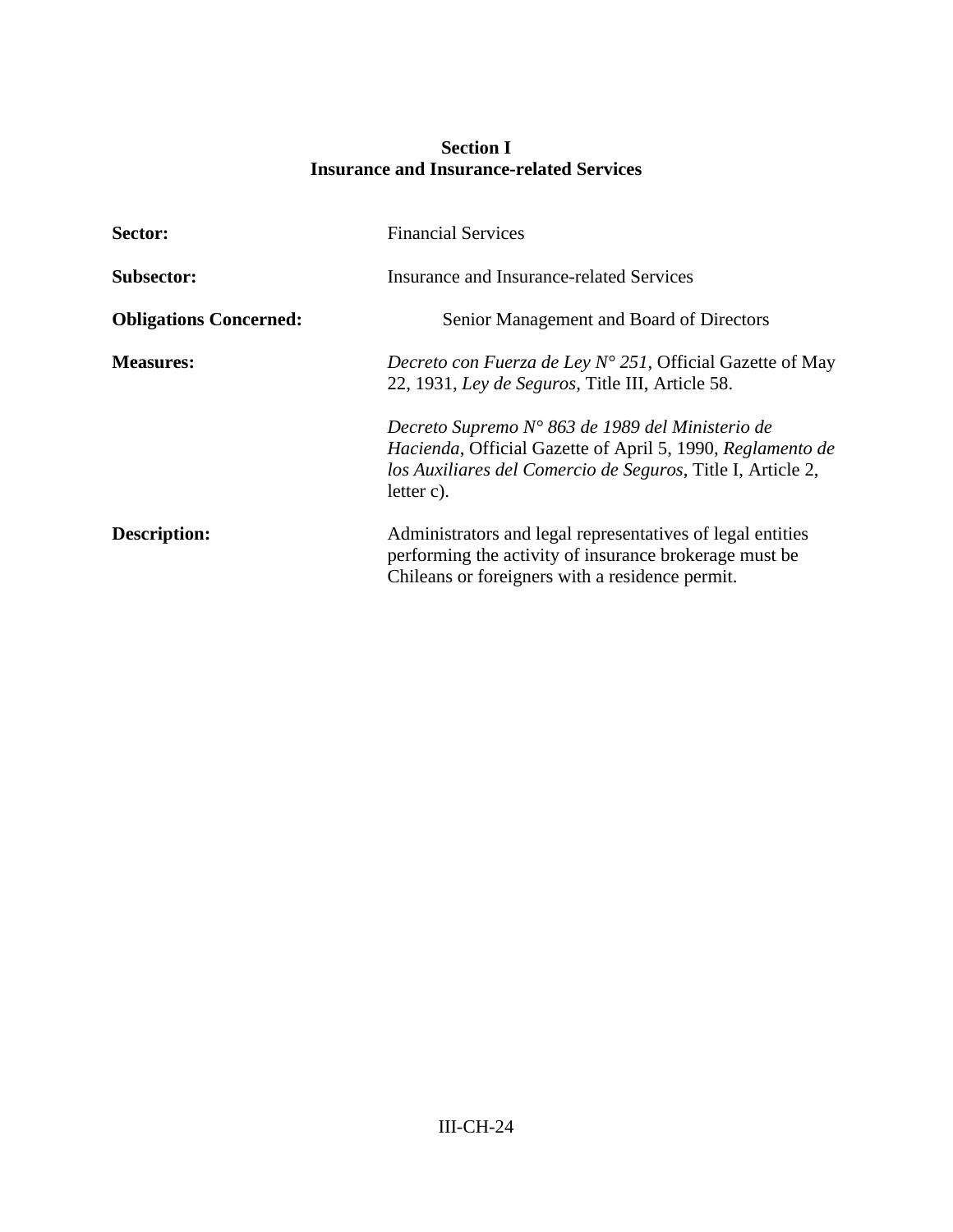| Sector:                       | <b>Financial Services</b>                                                                                                                                                                                                                                                                                                                                                                                                                                                                                          |
|-------------------------------|--------------------------------------------------------------------------------------------------------------------------------------------------------------------------------------------------------------------------------------------------------------------------------------------------------------------------------------------------------------------------------------------------------------------------------------------------------------------------------------------------------------------|
| <b>Subsector:</b>             | <b>Insurance and Insurance-related Services</b>                                                                                                                                                                                                                                                                                                                                                                                                                                                                    |
| <b>Obligations Concerned:</b> | <b>National Treatment</b>                                                                                                                                                                                                                                                                                                                                                                                                                                                                                          |
| <b>Measures:</b>              | Decreto con Fuerza de Ley $N^{\circ}$ 251, Official Gazette of May<br>22, 1931, Ley de Seguros, Title I, Article 16.                                                                                                                                                                                                                                                                                                                                                                                               |
| <b>Description:</b>           | Reinsurance brokerage can be performed by foreign<br>reinsurance brokers. These brokers shall be juridical<br>persons, demonstrate that the entity is legally established in<br>its country of origin and authorized to intermediate risks<br>ceded from abroad, and provide the date that such<br>authorization was granted. Such entities shall designate a<br>representative in Chile to represent them with broad powers.<br>The representative may be subject to summons and must<br>have residence in Chile. |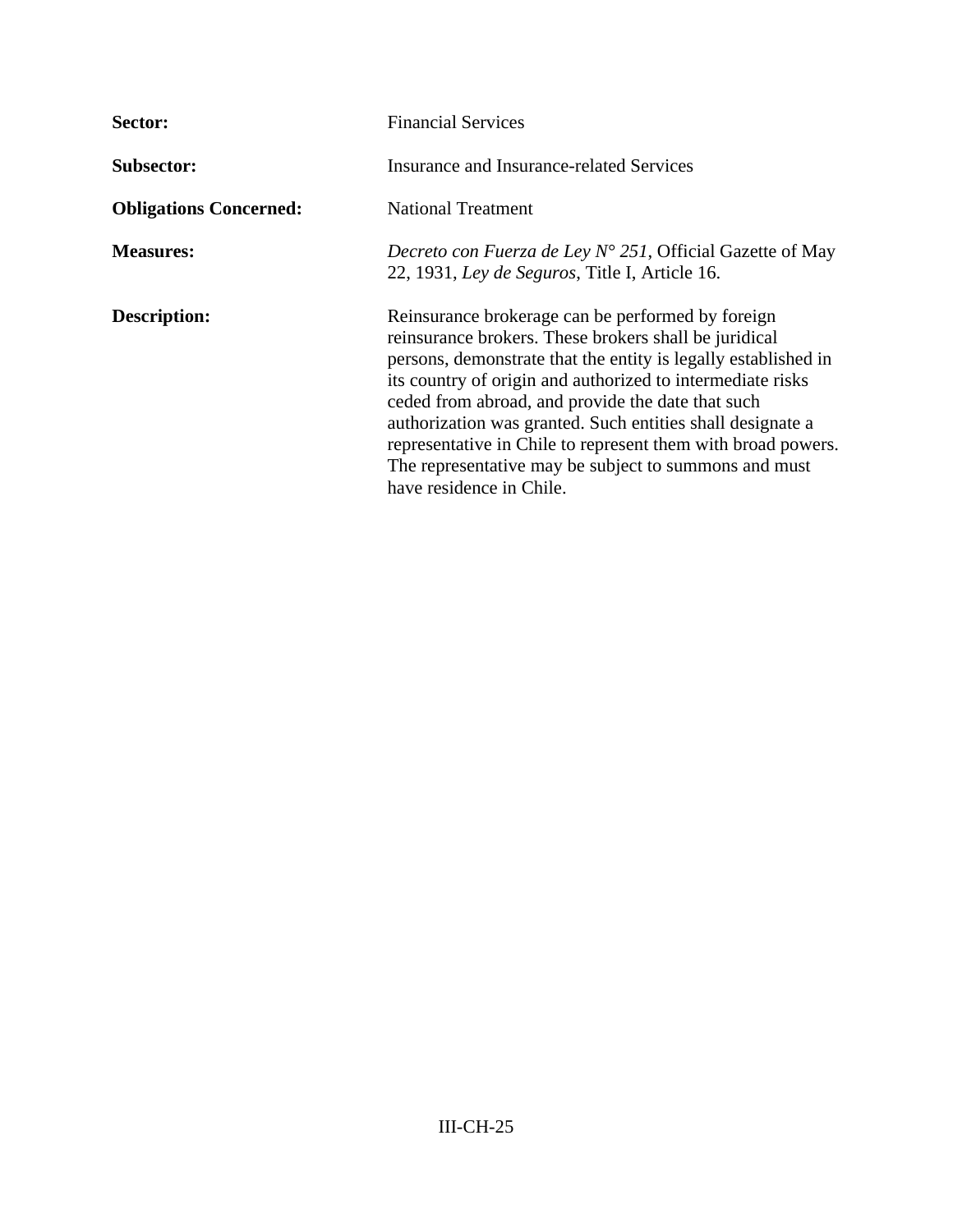| Sector:                       | <b>Financial Services</b>                                                                                                                                                                                                             |
|-------------------------------|---------------------------------------------------------------------------------------------------------------------------------------------------------------------------------------------------------------------------------------|
| <b>Subsector:</b>             | Insurance and Insurance-related Services                                                                                                                                                                                              |
| <b>Obligations Concerned:</b> | <b>Market Access</b><br>Senior Management and Board of Directors                                                                                                                                                                      |
| <b>Measures:</b>              | <i>Decreto con Fuerza de Ley 251</i> , Official Gazette of May 22,<br>1931, Ley de Seguros, Title III, Article 62.                                                                                                                    |
| <b>Description:</b>           | Legal entities performing the activity of claim settlement<br>must be organized under Chilean law. The administrators<br>and legal representatives of these legal entities must be<br>Chileans or foreigners with a residence permit. |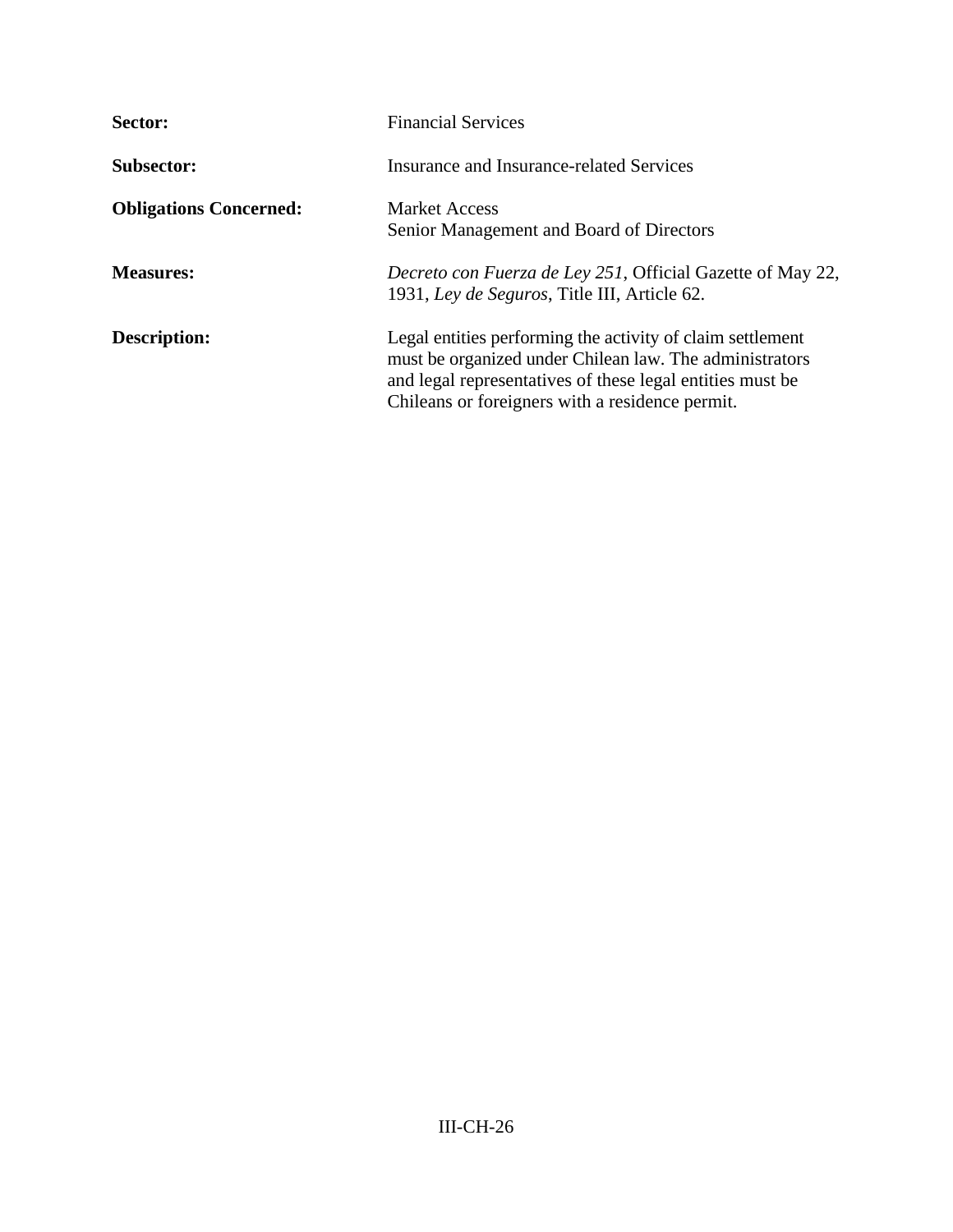| Sector:                       | <b>Financial Services</b>                                                                                                                                                                                                                                                                                                                                                 |
|-------------------------------|---------------------------------------------------------------------------------------------------------------------------------------------------------------------------------------------------------------------------------------------------------------------------------------------------------------------------------------------------------------------------|
| <b>Subsector:</b>             | Insurance and Insurance-related Services                                                                                                                                                                                                                                                                                                                                  |
| <b>Obligations Concerned:</b> | <b>National Treatment</b>                                                                                                                                                                                                                                                                                                                                                 |
| <b>Measures:</b>              | <i>Decreto con Fuerza de Ley Nº 251</i> , Official Gazette of May<br>22, 1931, Ley de Seguros, Title I, Article 20.                                                                                                                                                                                                                                                       |
| Description:                  | In the case of the types of insurance covered in <i>Decreto Ley</i><br>3.500, involving the cession of reinsurance to foreign<br>reinsurers, the deduction for reinsurance can not exceed 40<br>percent of the total of the technical reserves associated with<br>those types of insurance or a higher percentage if set by the<br>Superintendencia de Valores y Seguros. |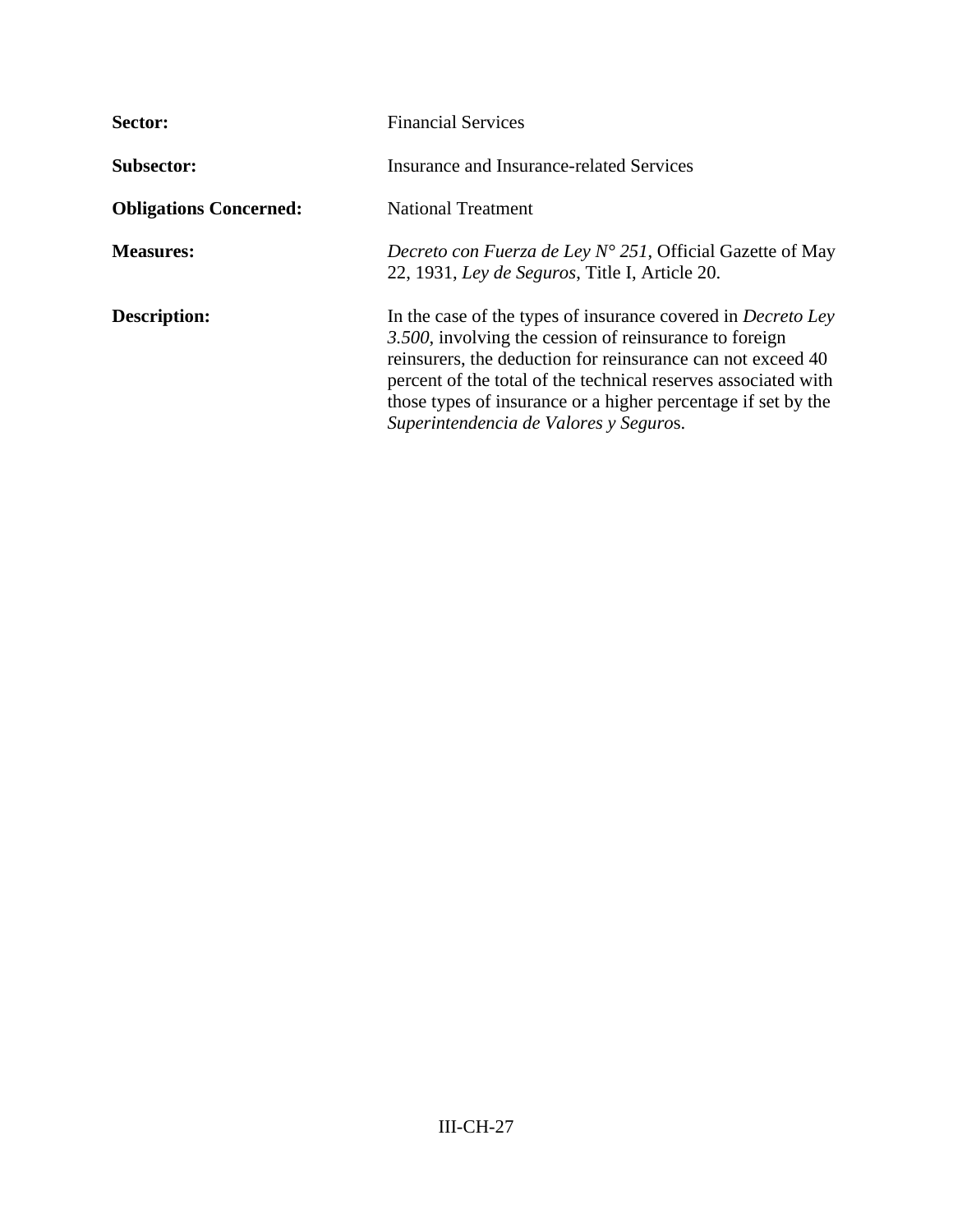| Sector:                       | <b>Financial Services</b>                                                                                                                                                                               |
|-------------------------------|---------------------------------------------------------------------------------------------------------------------------------------------------------------------------------------------------------|
| <b>Subsector:</b>             | Insurance and Insurance-related Services                                                                                                                                                                |
| <b>Obligations Concerned:</b> | <b>National Treatment</b>                                                                                                                                                                               |
| <b>Measures:</b>              | <i>Decreto con Fuerza de Ley Nº 251</i> , Official Gazette of May<br>22, 1931, Ley de Seguros, Title I, Articles 58 and 62.                                                                             |
|                               | Decreto Supremo $N^{\circ}$ 863 de 1989 del Ministerio de<br>Hacienda, Official Gazette of April 5, 1990, Reglamento de<br>los Auxiliares del Comercio de Seguros, Title I, Article 2,<br>letter $c$ ). |
| Description:                  | Natural persons performing the activity of insurance<br>brokerage and claim settlement must be Chileans or<br>foreigners with a residence permit.                                                       |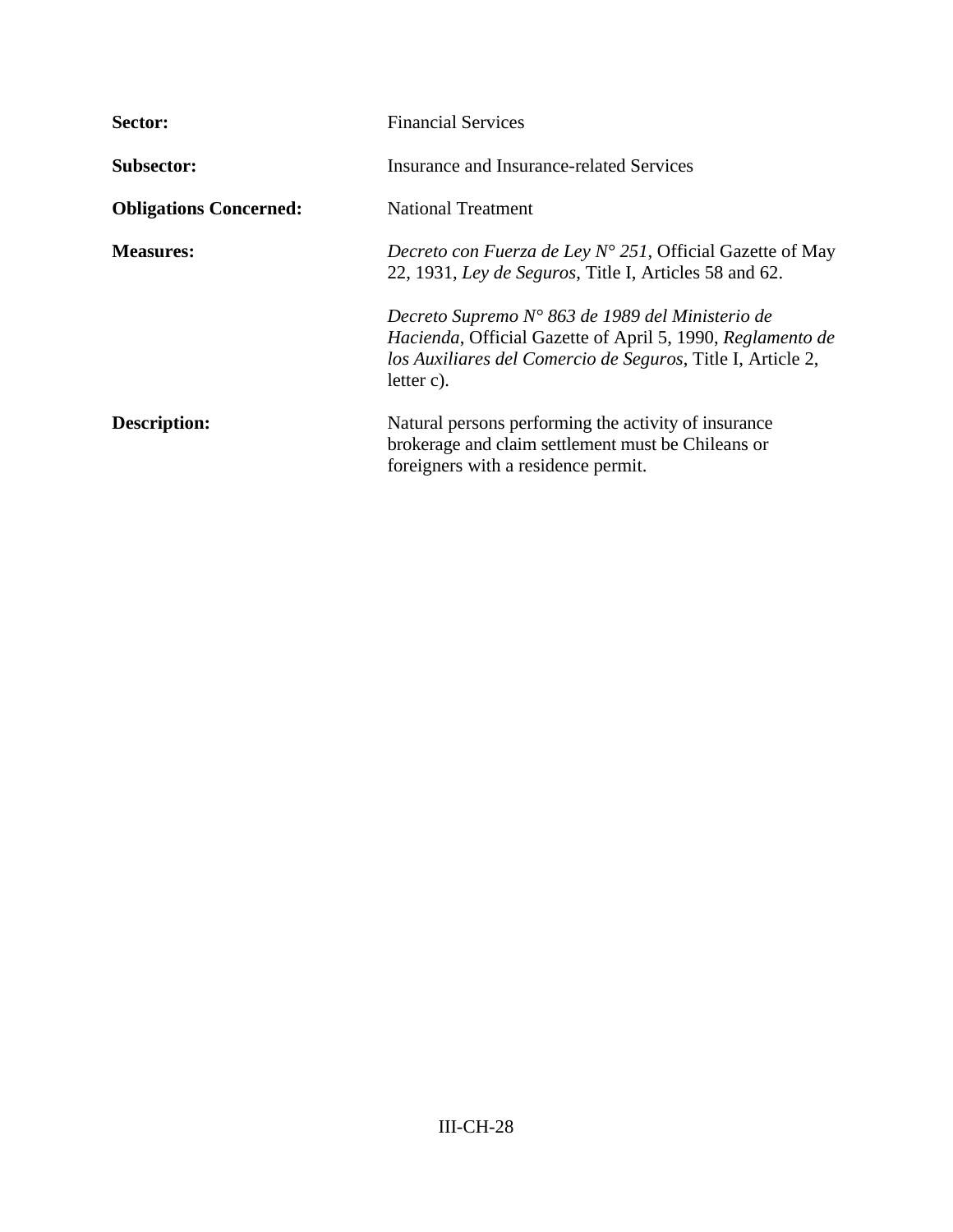# **Section II**

| Sector:                       | <b>Financial Services</b>                                                                                                                                                                                                                 |
|-------------------------------|-------------------------------------------------------------------------------------------------------------------------------------------------------------------------------------------------------------------------------------------|
| <b>Subsector:</b>             | All Subsectors                                                                                                                                                                                                                            |
| <b>Obligations Concerned:</b> | Right of Establishment<br><b>Market Access</b>                                                                                                                                                                                            |
| <b>Description:</b>           | Chile reserves the right to adopt measures that restrict or<br>require specific types of juridical form or establishment,<br>such as subsidiaries, with respect to financial<br>conglomerates, including the entities forming part of it. |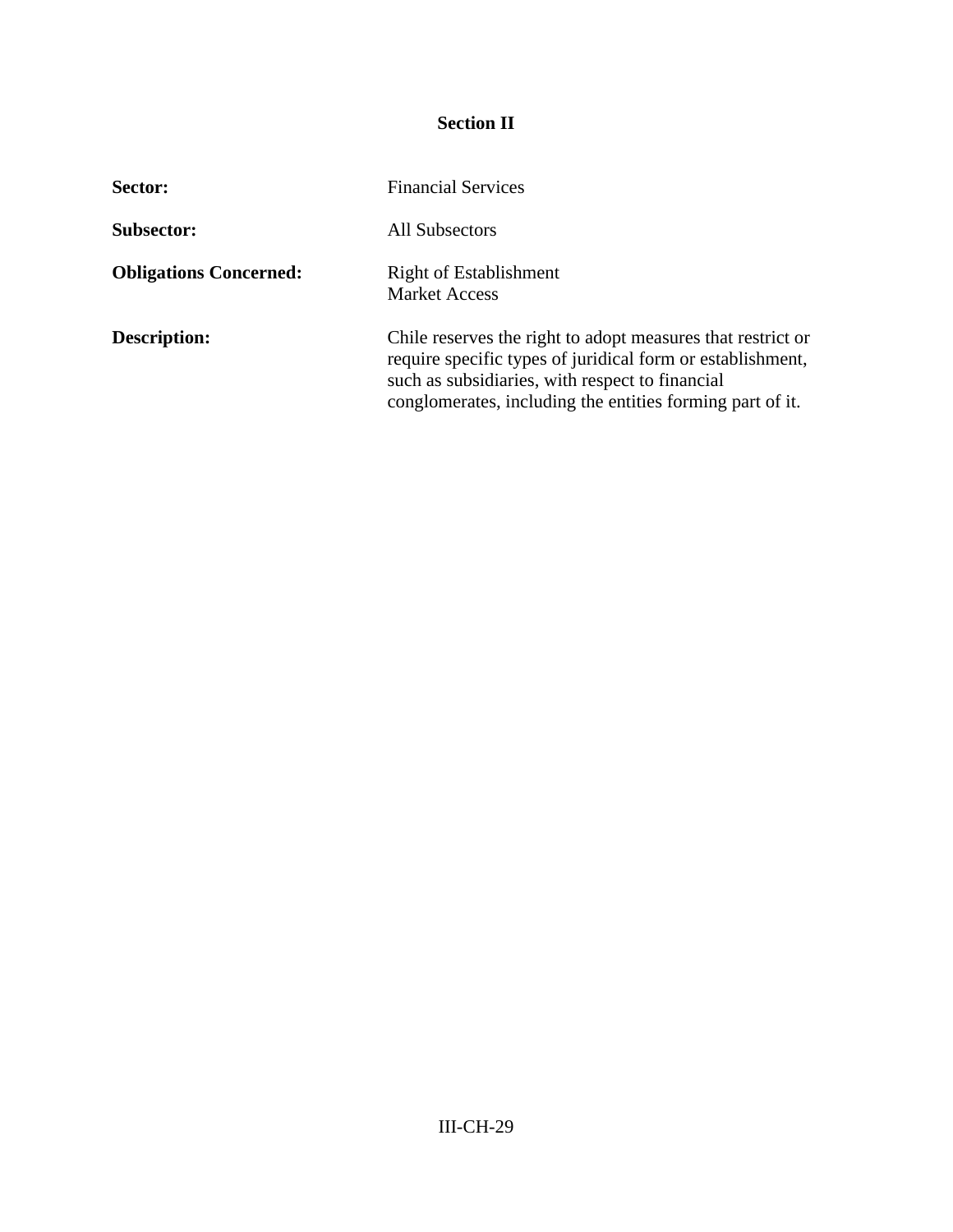| Sector:                       | <b>Financial Services</b>                                                                                                                                                                                                                                                                                                                                |
|-------------------------------|----------------------------------------------------------------------------------------------------------------------------------------------------------------------------------------------------------------------------------------------------------------------------------------------------------------------------------------------------------|
| <b>Subsector:</b>             | All Subsectors                                                                                                                                                                                                                                                                                                                                           |
| <b>Obligations Concerned:</b> | <b>Cross Border Trade</b>                                                                                                                                                                                                                                                                                                                                |
| <b>Measure:</b>               | Ley 18.840, Official Gazette of October 10, 1989, Ley<br>Orgánica Constitucional del Banco Central de Chile, Title<br>Ш.                                                                                                                                                                                                                                 |
| <b>Description:</b>           | The purchase of financial services, by persons located in the<br>territory of Chile and its nationals wherever located, from<br>financial services suppliers of the United States shall be<br>subject to the exchange rate regulations adopted or<br>maintained by the <i>Banco Central de Chile</i> in accordance<br>with its Organic Law (Ley 18.840). |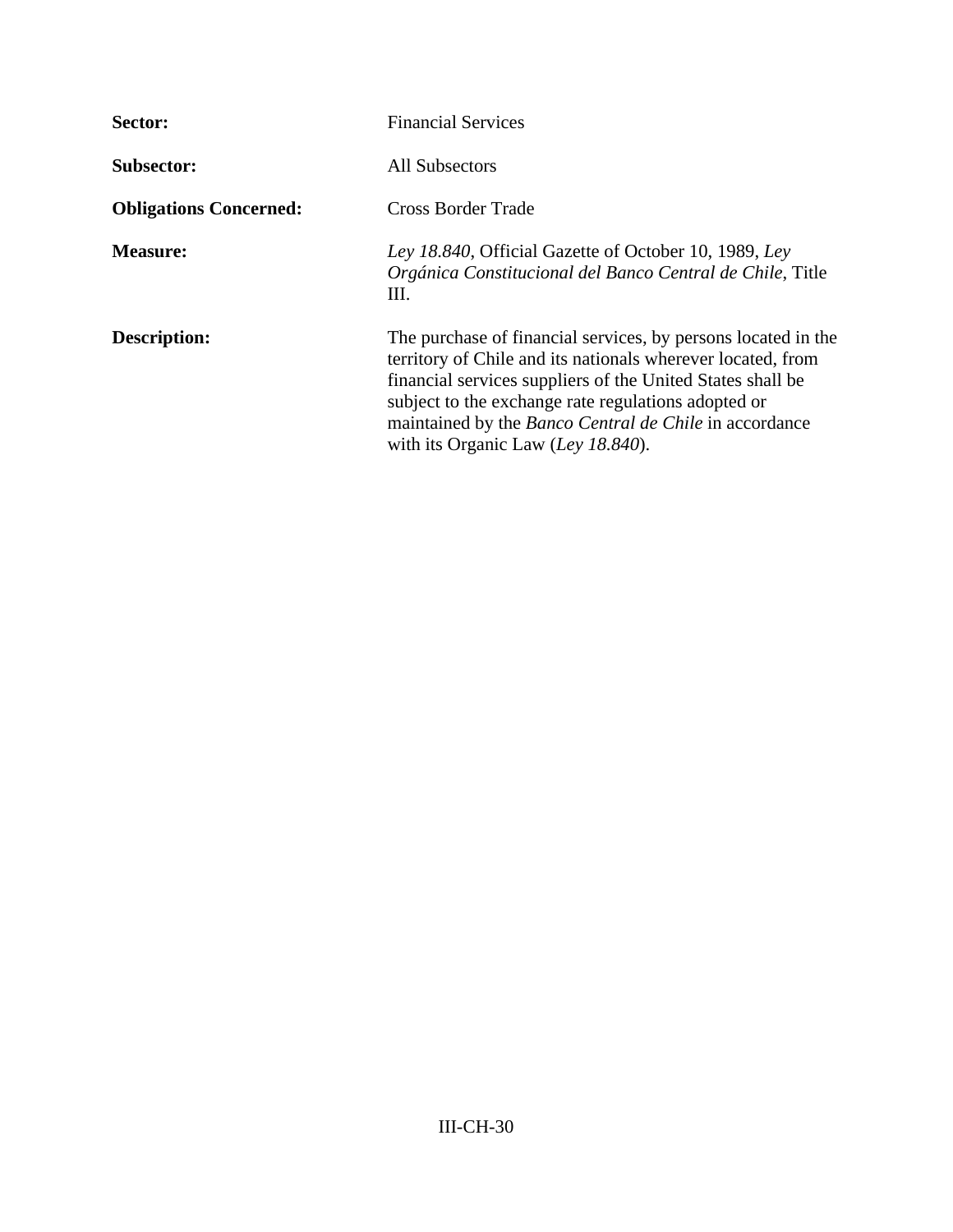| Sector:                       | <b>Financial Services</b>                                                                                                                                                                                                                                                                                                                                                                                                                                                                                                                                                         |
|-------------------------------|-----------------------------------------------------------------------------------------------------------------------------------------------------------------------------------------------------------------------------------------------------------------------------------------------------------------------------------------------------------------------------------------------------------------------------------------------------------------------------------------------------------------------------------------------------------------------------------|
| <b>Subsector:</b>             | <b>All Subsectors</b>                                                                                                                                                                                                                                                                                                                                                                                                                                                                                                                                                             |
| <b>Obligations Concerned:</b> | <b>National Treatment</b><br>Senior Management and Board of Directors                                                                                                                                                                                                                                                                                                                                                                                                                                                                                                             |
| <b>Description:</b>           | In the transfer or disposal of any interest in stock or asset<br>held in an existing state enterprise or governmental entity,<br>Chile reserves the right to prohibit or impose limitations on<br>the ownership of said interest or asset, and on the right of<br>foreign investors or their investment to control any State<br>company created thereby or investments made by the same.<br>In connection with any such transfer or disposal, Chile may<br>adopt or maintain any measure related to the nationality of<br>senior management and member of the Board of Directors. |
|                               | A State company shall mean any company owned or<br>controlled by Chile by means of an interest share in the<br>ownership thereof, and it shall include any company created<br>after the effective date of this Agreement for the sole<br>purpose of selling or disposing of its interest share in the<br>capital or assets of an existing state enterprise governmental<br>entity.                                                                                                                                                                                                |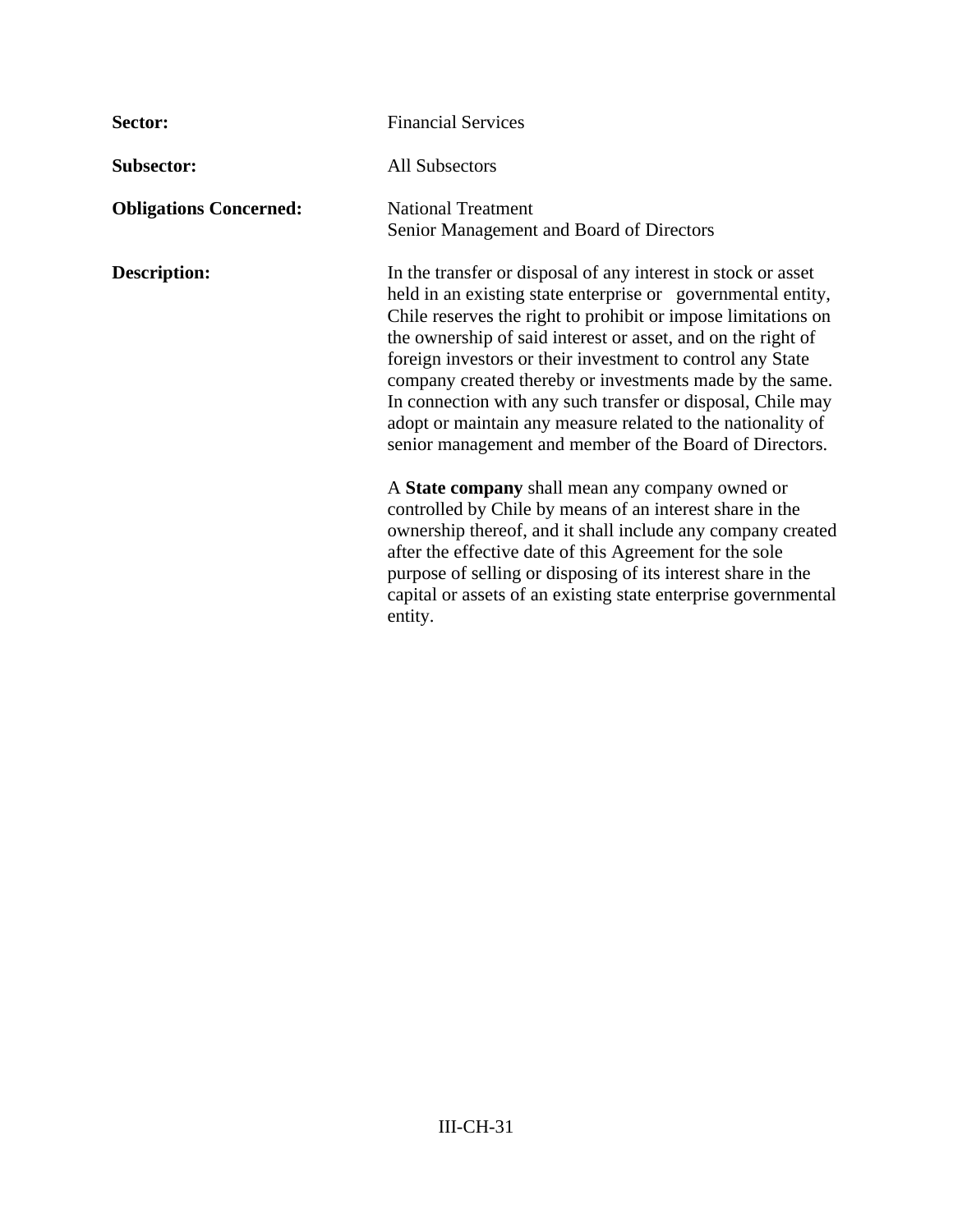| Sector:                       | <b>Financial Services</b>                                                                                                                                                                                                                                                                                                                                                                 |
|-------------------------------|-------------------------------------------------------------------------------------------------------------------------------------------------------------------------------------------------------------------------------------------------------------------------------------------------------------------------------------------------------------------------------------------|
| <b>Subsector:</b>             | <b>Banking and Other Financial Services</b>                                                                                                                                                                                                                                                                                                                                               |
| <b>Obligations Concerned:</b> | <b>National Treatment</b>                                                                                                                                                                                                                                                                                                                                                                 |
| <b>Measure:</b>               | <i>Decreto Ley N° 2.079</i> , Official Gazette of January 18, 1978, Ley<br>Orgánica del Banco del Estado de Chile.                                                                                                                                                                                                                                                                        |
|                               | Decreto Ley N° 1.263, Official Gazette of November 28, 1975,<br>Decreto Ley Orgánico de Administración Financiera del Estado,<br>Article 6.                                                                                                                                                                                                                                               |
| Description:                  | Chile may grant advantages or exclusive rights to Banco del Estado<br><i>de Chile</i> , a Chilean state owned bank, including but not limited to<br>the following: the management of the Chilean government financial<br>resources is made only through deposits in the Cuenta Única Fiscal<br>and in its subsidiary accounts, all of which must be kept at Banco<br>del Estado de Chile. |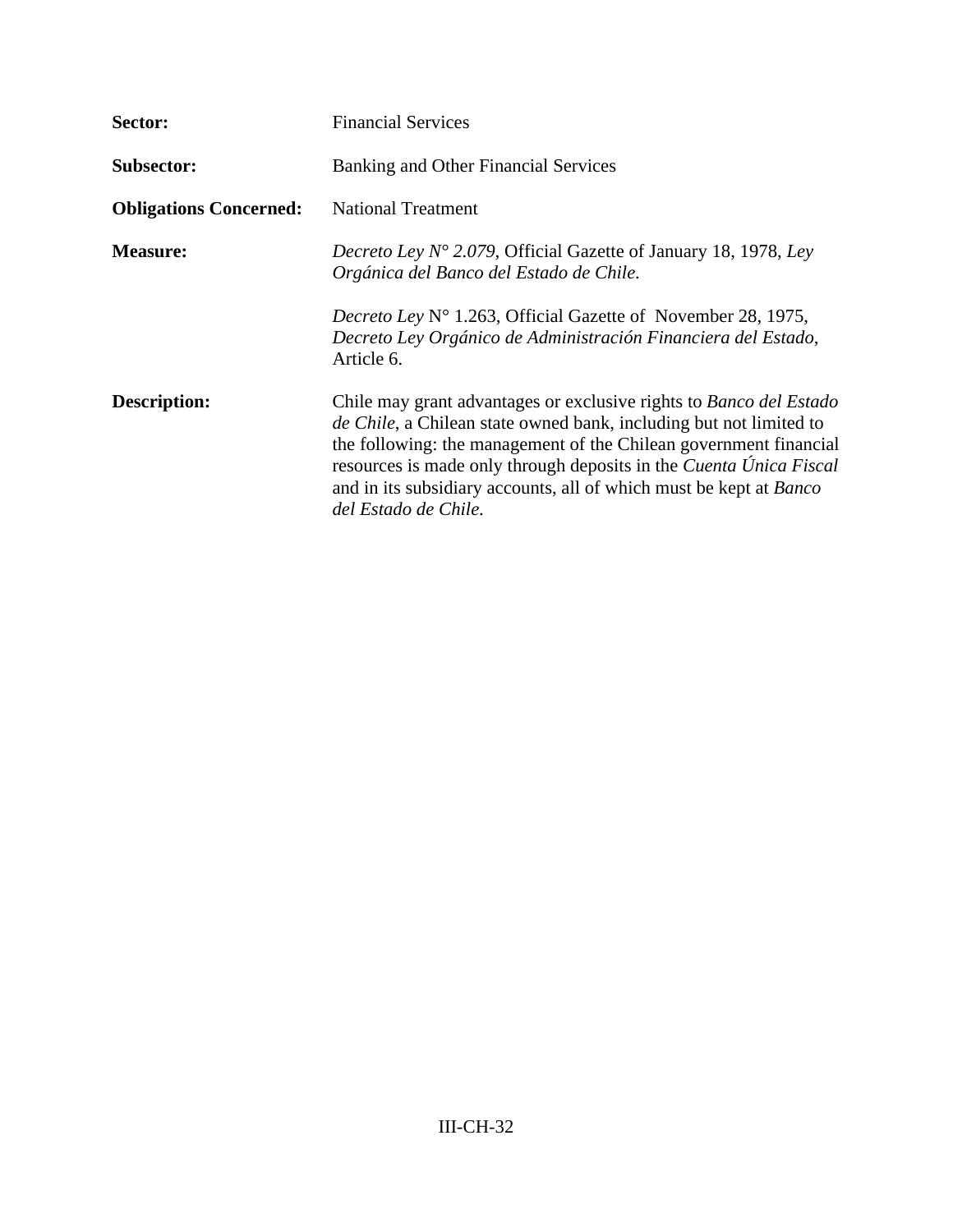| Sector:                       | <b>Financial Services</b>                                                                                                                                                                                                             |
|-------------------------------|---------------------------------------------------------------------------------------------------------------------------------------------------------------------------------------------------------------------------------------|
| <b>Subsector:</b>             | Insurance and Insurance-related Services                                                                                                                                                                                              |
| <b>Obligations Concerned:</b> | <b>Market Access</b>                                                                                                                                                                                                                  |
| <b>Description:</b>           | Chile reserves the right to adopt or maintain any measure<br>with respect to Article 12.4 (Market Access), except for the<br>insurance services scheduled below and under the terms,<br>limitations and conditions specified therein. |

| <b>Subsector</b> | <b>Limitation on Market Access</b> |
|------------------|------------------------------------|

### **Insurance and reinsurance services:**

1.- In Chile, the insurance business is divided into two groups: the first group comprises companies that ensure goods and property against the risk of loss or damage, while the second comprises those that provide insurance or guarantee, within or at the end of a certain term, a capital sum, a paid-up policy or an income for the insured or his beneficiaries. The same insurance company may not be constituted in such a way as to cover both categories of risk.

2.- Credit insurance companies, even though classified in the first group, must be established as corporations with the sole purpose of covering this type of risk, i.e. loss of or damage to the property of the insured as a result of the non-payment of a money debt or loan, being also permitted to cover guarantee and fidelity risks.

3.- The Chilean insurance schedule does not include insurance related to the social security system.

### **Insurance:**

Sale of direct life insurance (does not include insurance related to the social security

system) (CPC 81211)

Sale of direct general insurance (CPC 8129, except 81299)(excluding social security institutions (*ISAPRES*) i.e. legal persons set up for the purpose of providing health benefits to persons who opt to become members and financed through the statutory contribution of a percentage of taxable income fixed by law or a higher amount, as the case may be. It also excludes the

Insurance services can be provided only by insurance corporations established in Chile for the exclusive purpose of developing this line of business, either direct life insurance or direct general insurance. In the case of general credit insurance (CPC 81296), they must be established as insurance corporations with the exclusive purpose of covering this type of risk. Insurance corporations can be legally constituted only in accordance with the provisions of the law on corporations. Insurance may be taken out directly or through insurance brokers who, to engage in that activity, must be enrolled in the Register maintained by the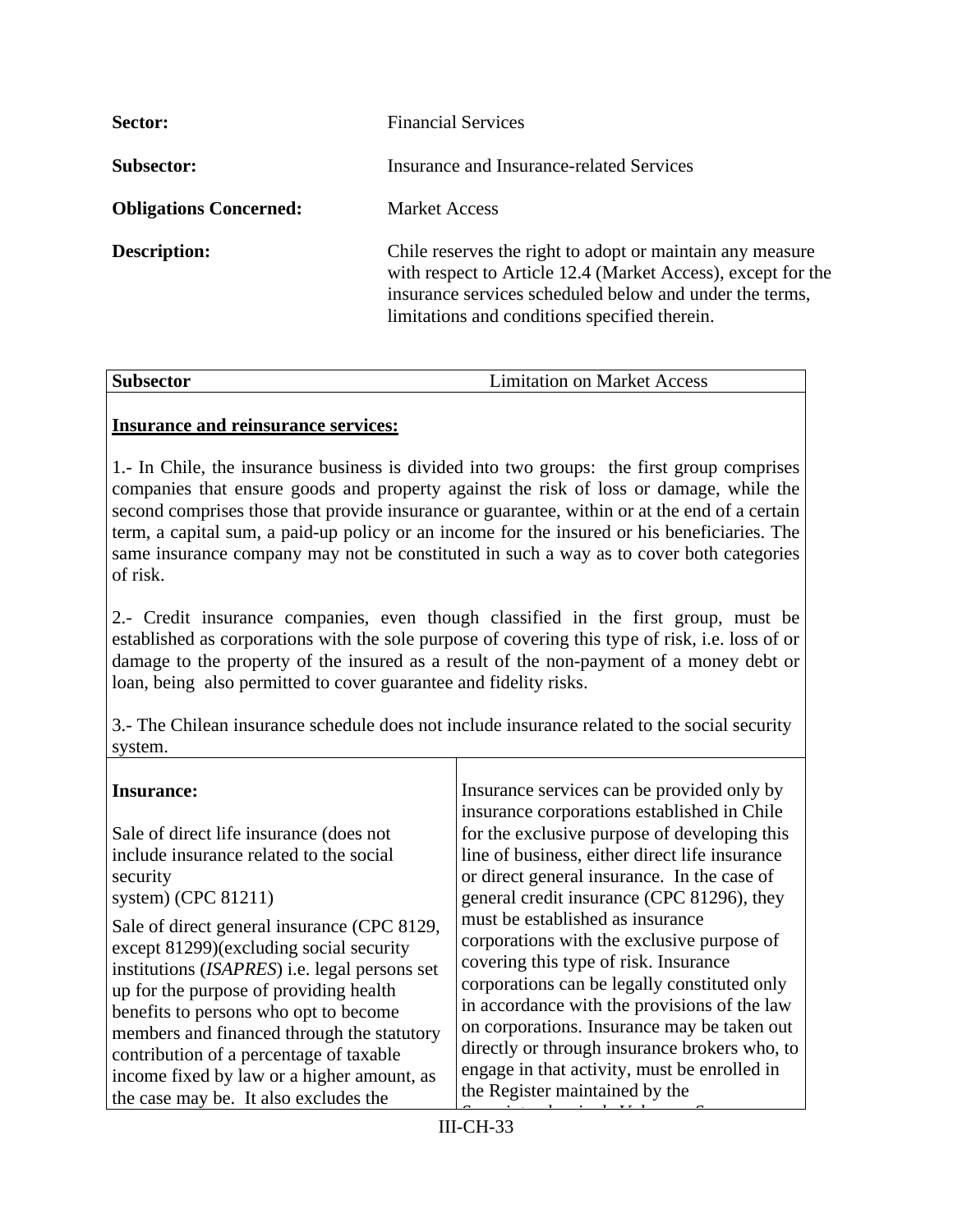| National Health Fund (FONASA), a public<br>service financed by the government and the<br>statutory contribution of a percentage of<br>taxable income fixed by law, which is jointly<br>responsible for paying benefits under the<br>optional health scheme which persons not<br>members of an <i>ISAPRE</i> may join. | Superintendencia de Valores y Seguros<br>(SVS) and must satisfy the requirements of<br>the law.                                                                                                                                                                                                                                                                                                                                                                                                       |
|-----------------------------------------------------------------------------------------------------------------------------------------------------------------------------------------------------------------------------------------------------------------------------------------------------------------------|-------------------------------------------------------------------------------------------------------------------------------------------------------------------------------------------------------------------------------------------------------------------------------------------------------------------------------------------------------------------------------------------------------------------------------------------------------------------------------------------------------|
| <b>Insurance brokers</b><br>(CPC 81401)                                                                                                                                                                                                                                                                               | Must be enrolled in the Register maintained<br>by the SVS and fulfill the requirements<br>established by the SVS. Only legal persons<br>legally constituted in Chile for this specific<br>purpose may provide this service.                                                                                                                                                                                                                                                                           |
| <b>Reinsurance and retrocession</b><br>(Including reinsurance brokers)                                                                                                                                                                                                                                                | Reinsurance services are provided by<br>reinsurance corporations established in Chile<br>in accordance with the provisions of the law<br>on corporations and authorized by the SVS.<br>Corporations may also provide reinsurance<br>services as a complement to their insurance<br>business if their articles of association so<br>allow.<br>Reinsurance services may also be provided<br>by foreign reinsurers and foreign reinsurance<br>brokers enrolled in the Register maintained<br>by the SVS. |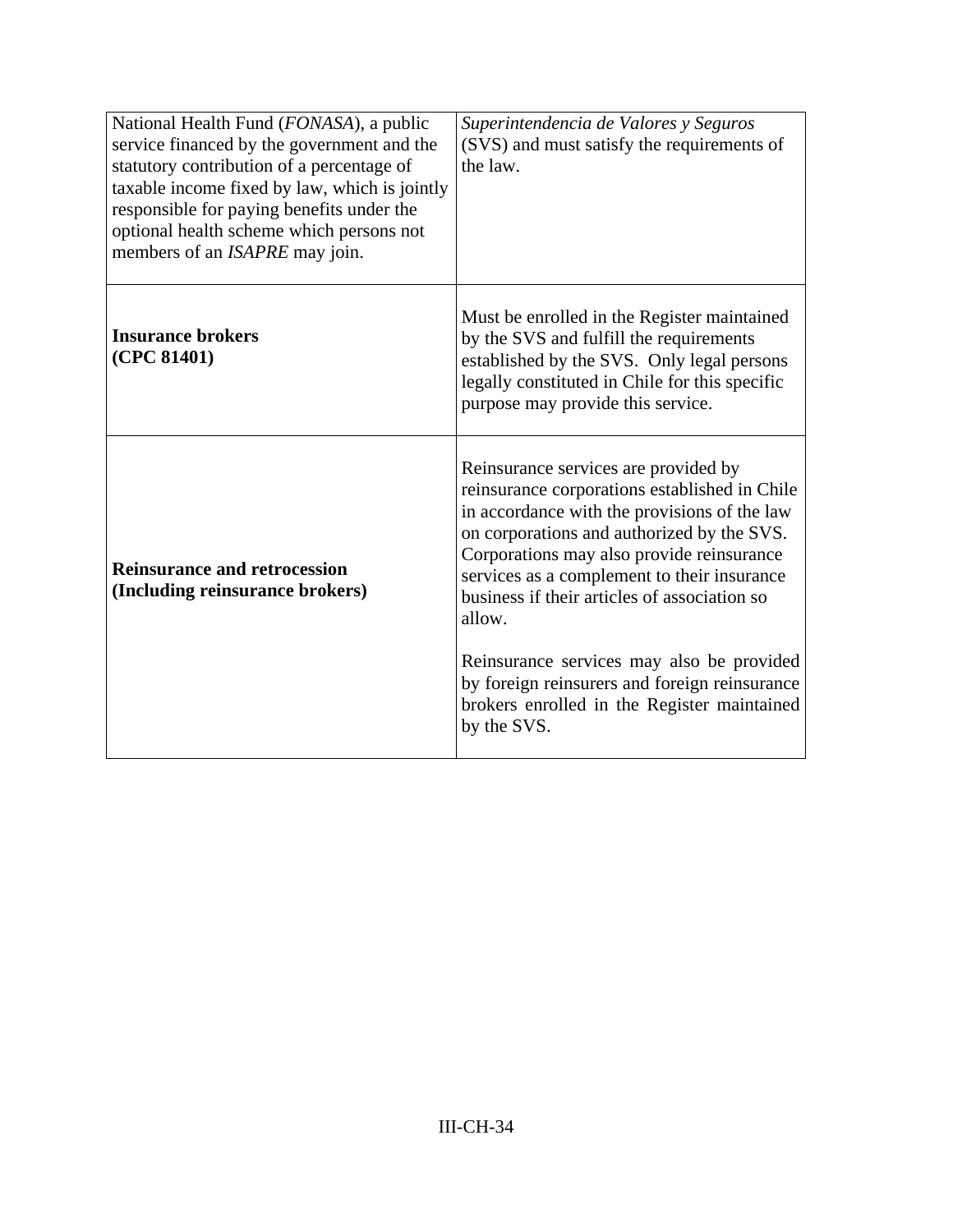| Sector:                       | <b>Financial Services</b>                                                                                                                                                                                                                                                                                                      |
|-------------------------------|--------------------------------------------------------------------------------------------------------------------------------------------------------------------------------------------------------------------------------------------------------------------------------------------------------------------------------|
| <b>Subsector:</b>             | Insurance and Insurance-related Services                                                                                                                                                                                                                                                                                       |
| <b>Obligations Concerned:</b> | Cross-border Trade                                                                                                                                                                                                                                                                                                             |
| <b>Measures:</b>              | <i>Decreto con Fuerza de Ley Nº 251</i> , Official Gazette of May<br>22, 1931, Ley de Seguros, Title I, Article 4.                                                                                                                                                                                                             |
| <b>Description:</b>           | All types of insurance that Chilean law makes or may make<br>compulsory, and all insurance related to social security,<br>cannot be contracted outside Chile. This reservation shall<br>not apply to the types of insurance included in Chile's<br>commitments listed in paragraph $3$ (a)(i) and $3(a)(ii)$ of<br>Annex 12.5. |